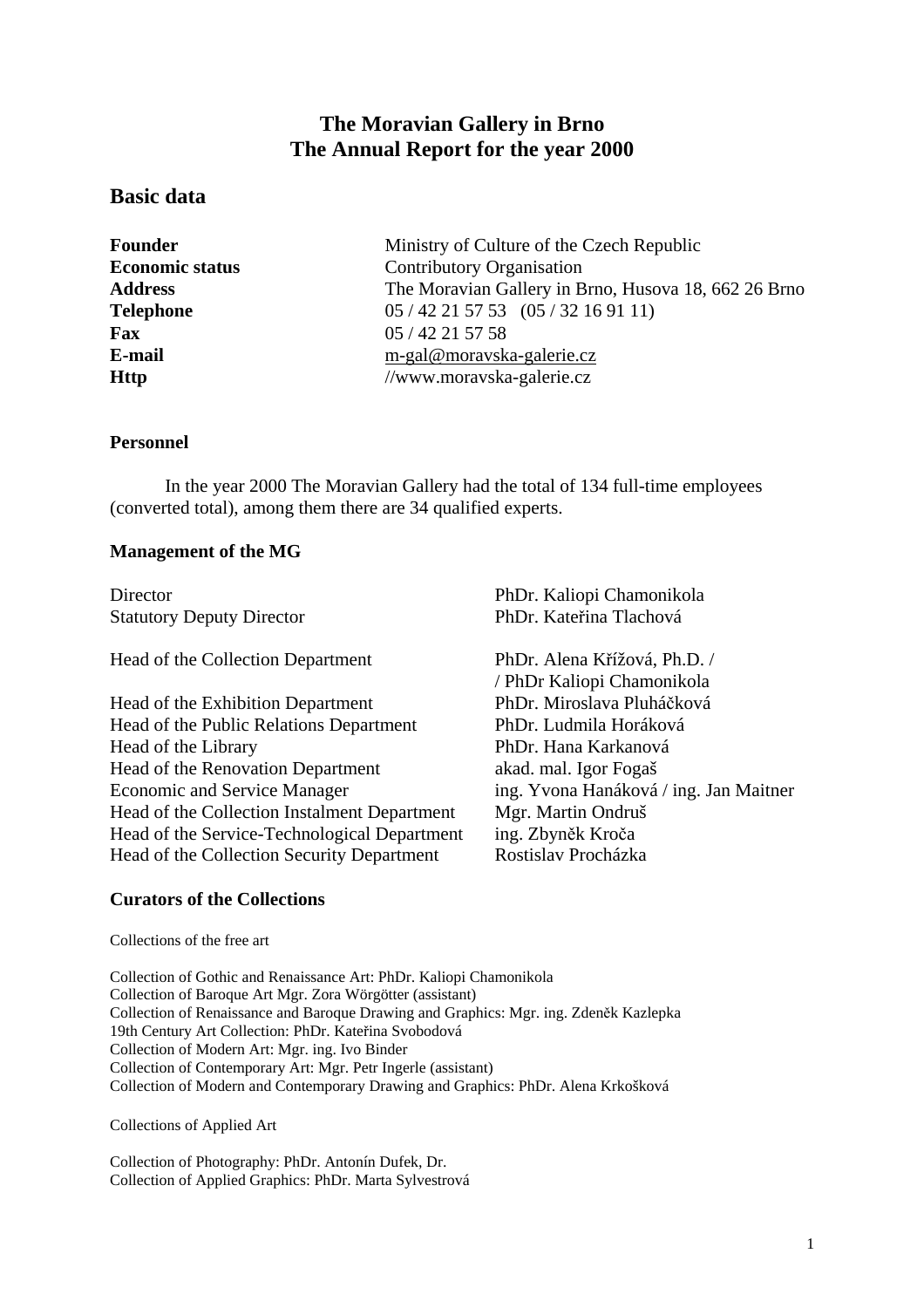Collection of Precious and Common Metals: PhDr. Alena Křížová Collection of Glass: PhDr. Ludmila Dufková Collection of Pottery and China: PhDr. Jarmila Novotná Collection of Furniture: PhDr. Dagmar Koudelková Collection of Textiles: PhDr. Eliška Lysková Collection of Bibliophilies and Bookbinding: PhDr. Hana Karkanová

#### **Purchase Board**

PhDr. Jindřiška Bakošová ing. arch. Petr Haimann doc. dr. Lefteris Joanidis PhDr. Zuzana Ledererová PhDr. Jan Mohr PhDr. Ivan Neumann PhDr. Duňa Panenková PhDr. Sylva Petrová PhDr. Alena Potůčková Ondřej J. Sekora doc. PhDr. Lubomír Slavíček PhDr. Dagmar Ševčíková ak. mal. Miroslav Štolfa Alice Ulmová PhDr. Jiří Valoch doc. PhDr. Pavel Zatloukal PhDr. Jaromír Zemina

#### **Committee of the Moravian Gallery**

PhDr. Milena Bartlová, CSc. (Seminář dějin umění, MU Brno a Pedagogická fakulta UK, Prague) PhDr. Helena Koenigsmarková (director of Uměleckoprůmyslové muzeum v Praze) PhDr. Vojtěch Lahoda, CSc. (director of Ústav dějin umění AV ČR) PhDr. Petr Nedoma (director of Rudolfinum gallery, Prague) PhDr. Oldřich Palata (Severočeské muzeum v Liberci) PhDr. Pavla Pečinková, CSc. (VŠUP Prague) Mgr. Marek Pokorný (týdeník Týden, Prague)

#### **Exhibition spaces**

The exhibition halls of the Moravian Gallery in Brno are located in three main buildings: Pražák Palace, Husova 18, Brno, Museum of Applied Arts, Husova 14, Brno a Governors' Palace, Moravské nám.1a, Brno.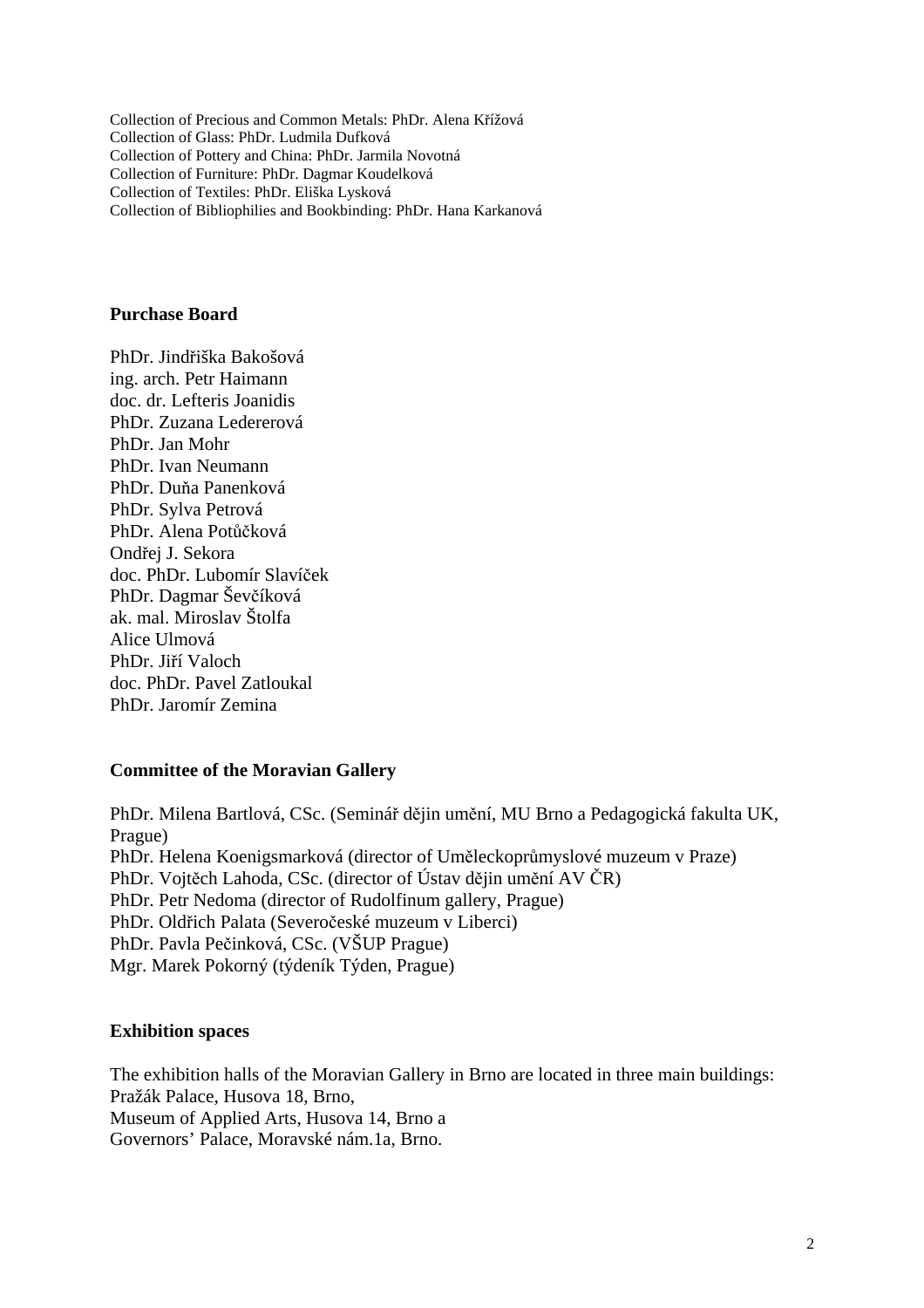In principle, the Museum of Applied Arts used for the presentation of applied art, while Pražák palace and Governors' palace are dedicated to the free art. The exhibitions of modern painting, sculpture, graphics, drawing or photography usually take place in the showrooms of Pražák palace, while the historical space of the Governor's palace represents artworks of older periods up to the  $19<sup>th</sup>$  century. As the building of the Museum of Applied Arts was undergoing a complex reconstruction it was necessary to change this traditional set-up. Therefor in the year 2000, the visitors could meet the works of applied art in show rooms of both remaining palaces of the MG. The corridors of the Governor's palace served already before for smaller exhibitions of photographs. Also the courtyard of the Pražák Palace is used to exhibit large sculptures suitable for the exterior. The atrium on the  $4<sup>th</sup>$  floor of the Pražák Palace is dedicated to young artists and to experimental art projects. Part of the Moravian Gallery's collections is made accessible also in the permanent exhibition at the chateau in Mikulov.

The opening hours of the MG are 10 a.m. to 6 p.m. from Wednesdays to Sundays (in winter 10 a.m. to 5 p.m.), on Thursdays the exhibition are open until 7 p.m. Every first Friday in the month there is a free entry to all expositions and exhibitions of the MG.

#### **Registration of the Collection Fund and Care of the Collections**

The total volume of the collection fund of the MG has reached 133.766 inventory items in the year 2000, the acquisitions represented 446 inventory items, out of which 190 items were purchased for the total value of 3.883.000 Czk. Out of the major acquisitions it is possible to pinpoint especially these:

- Unknown Dutch artist, around 1635 (Michael van Mierevelt?), Portrait of Louise de Croqui, oil on canvas, 65 x 55 cm
- Esaias van de Velde, Battle scene, oak wood, 25,5 x 36 cm
- Jan Fyt, Hunting still life with a hare and two dogs, oil on canvas, 86 x 120 cm
- Tureen with lid, china, Germany Meissen, 1750-1770
- Bořek Šípek, 7-piece array of crockery, gilded china, var. Novito, Štětí
- Collection of 28 posters of the Gallery in Kostelec nad Černými lesy
- Series of 11 carpets from the Moravan company (liquidated), Brno 1991-1999
- Michal Gabriel, Untitled, bronze, height 130 cm
- Vladimír Kokolia, Baskets, acrylate on canvas, 1985, 180 x 100 cm
- Leonid Ochrymčuk, collection of 3 canvases LOB, 180 x 110 cm
- L. Fára, Homage to Ionesco, wooden assemblage, 52 x 122 cm

**35** inventory items were excluded from the collection account, being part of a corporate restitution arbitration, and were delivered to St. Augustin's order – Abbey at Old Brno.

During the year 2000 **2.496** inventory items were registered. The slow procedure of the listing is caused by the fact that a large part of the collection items is deposited in alternative spaces due to the reconstruction of the premises of the Museum of Applied Arts. **22.231** inventory items have been entered into computer database so far.

# **Renovation**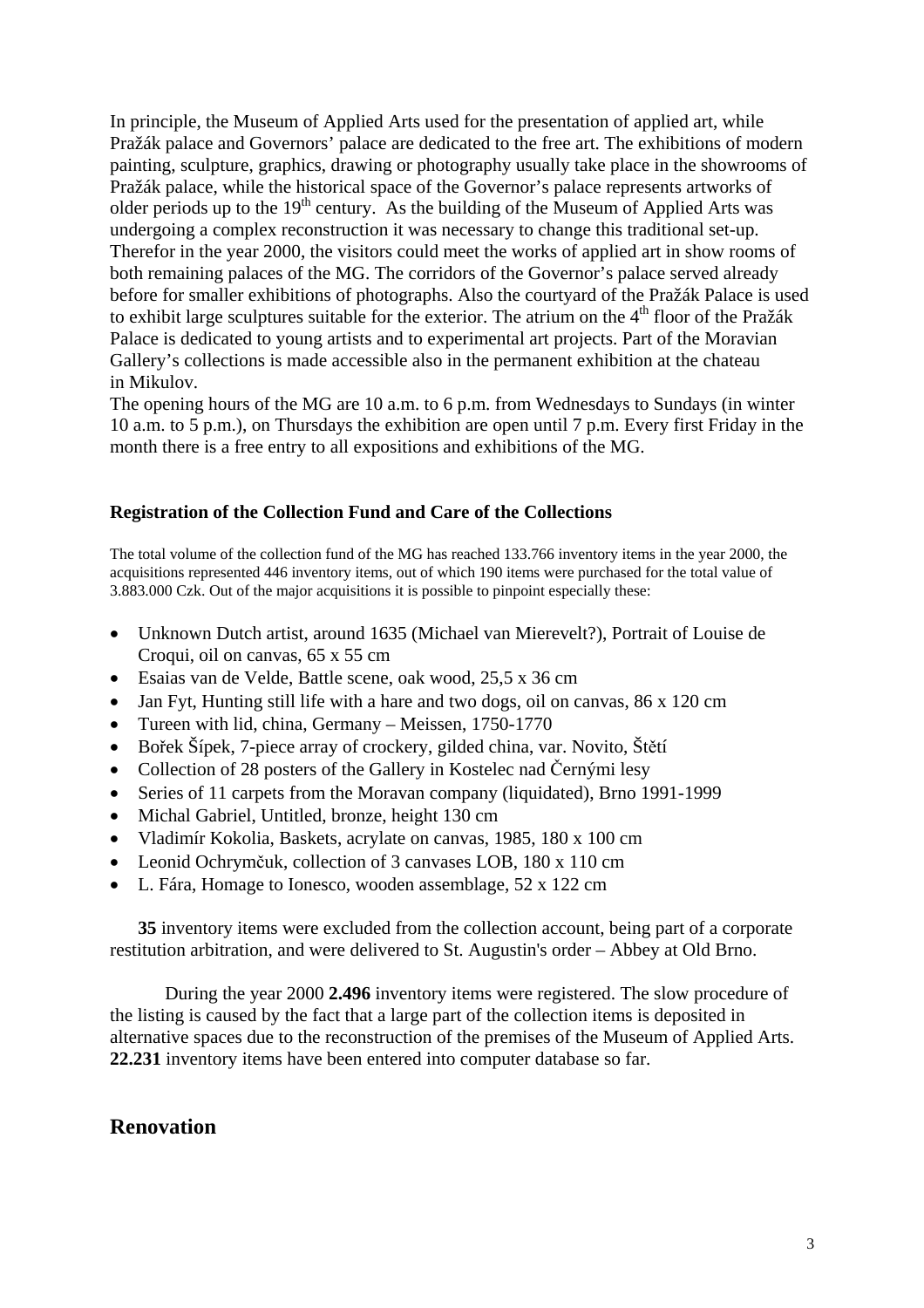The renovation department of the MG provides a long-term complex protection of the collections. They gradually work on the optimisation of microclimatic conditions in the depositories and exhibition halls. They determine the methods of risk prevention in case of artwork damages during storage, exhibitions and transport, and they carry out the specialised works in preservation of individual items.

At the beginning of last year, the restorers of the MG carried out an ample scope evaluation the of state of collections and set the overall concept of preservative and restoration actions to save the endangered material. With respect to the planned exhibition activities and prearranged lendings, the restoration priorities for the year 2000 were set. Beside a large number of conservation treatments on various levels, 111 collection items were restored in a complex manner, including 56 paintings, 9 drawings, 10 sculptures and 36 applied art works. To achieve the completion of all exigent works it was necessary to broaden the co-operation with external restorers, by the care of whom 29 more collection items were restored. An important part of this year's restoring works was also an all-embracing renovation research of the works from the collection of old art and art of 19th century. 478 expert reports on the state of exhibits were elaborated, 635 collection items were newly adjusted. The renovators of the MG provided the expert attendance during the reconstruction of the Museum of Applied Arts, they provided consultation for regional museums, galleries, castles and chateaux, and organised lectures on renovation and restoration for the students of history of art and museology.

#### **Investigative use of the collection fund of the MG, lending of collection items**

Also in the year 2000, the collections of the MG attracted the attention of Czech as well as foreign investigators. 94 study visits were recorded, including 11 foreign prospects. For exhibition purposes in other gallery-type institutions 130 sets were lent reaching the a total of 4.320 collection items, out of which 124 lendings including 3.317 collection items were demanded for exhibitions in the Czech Republic, 6 lendings including 1.003 collection items were destined abroad.

# **Exhibition activity**

Last year, the exhibition activity was significantly influenced by the above-mentioned overall reconstruction of the premises of the Museum of Applied Arts, which essentially limited the exhibition area. It was not possible to show the permanent exhibition of the collection of applied art, but due to the implementation of some exigent exhibition projects (From Gothic to Renaissance, 19th International Biennale Brno 2000, Etruscans, Melancholy), also other parts of permanent exhibitions remained closed to the public, chiefly the exhibition representing the free art from gothic to 19th century, and the exhibition of the 20th century art was limited to approximately half of its original extent. The emphasis was put on the quality and appeal of short-term exhibition, in which the approach synthesising free and applied arts was preferred. The peak of the exhibition season was the 19th International Biennale of Graphic Design Brno 2000, dedicated to graphic design and typography in books, magazines, newspapers and in new media. Out of the permanent exhibitions of the MG, the exhibition of Modern Czech Art in Pražák Palace and the exhibition of artistic craft at the chateau in Mikulov were open to public yearly.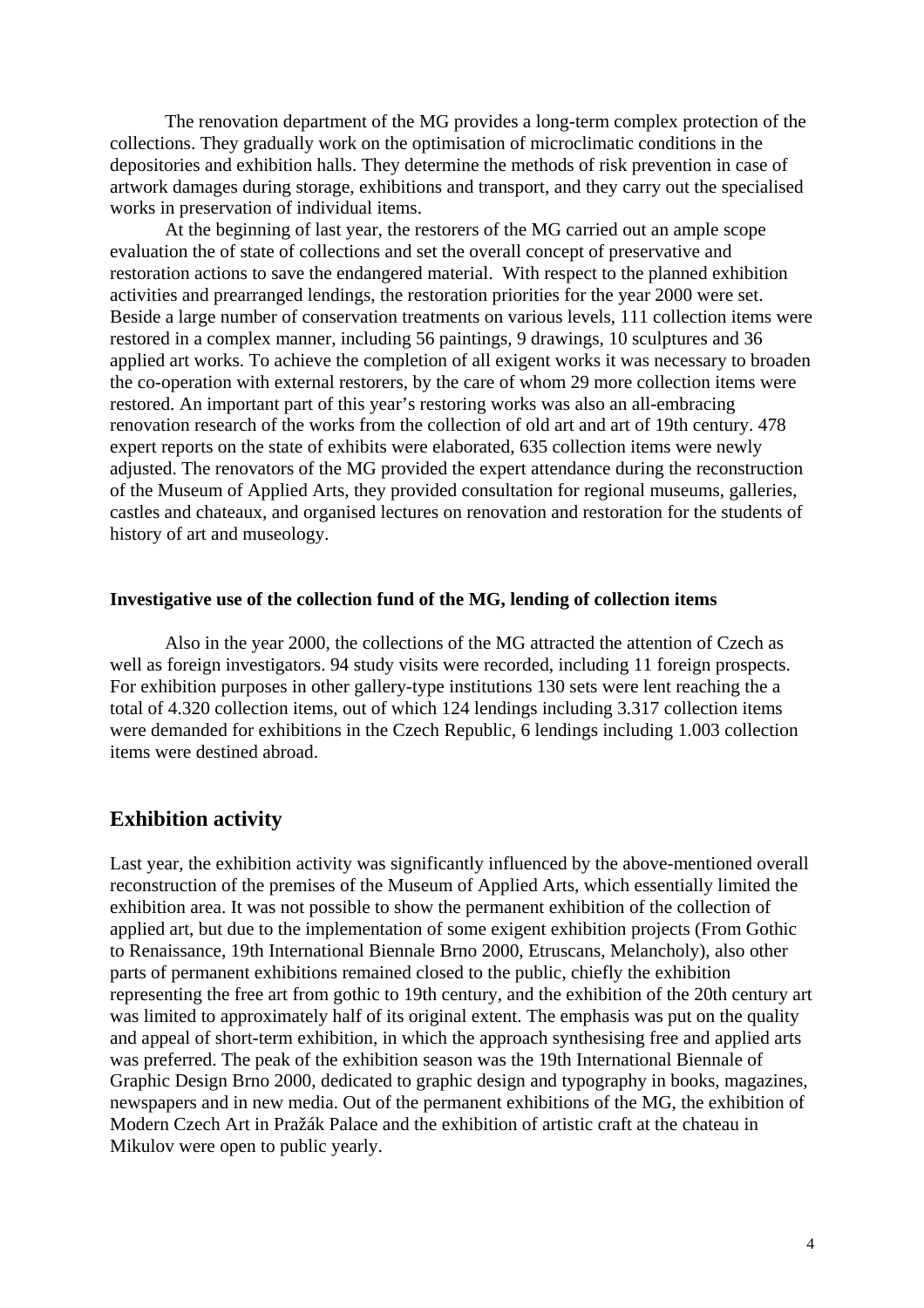### **Permanent Exhibitions**

#### **Czech art of the 20the century –** Pražák palace - yearly Commissioner of the exhibition: Mgr. ing. Ivo Binder

The permanent exhibition of Czech art of the 20th century, partly reinstalled in 1999, presents a profile of the works of prominent personalities of modern Czech art up to present. It includes also new acquisitions to the Moravian Gallery, which the audiences have not had the chance to see yet. Part of the exhibition is variable, with approach to presentation of the works of contemporary artists, which can be exhibited next to renowned, today already classic artists. In the year 2000, Leonid Ochrymčuk and Dalibor Chatrný were presented this way within the scope of the whole exhibition.

#### **Leonid Ochrymčuk – Pictures from a Catalogue**

Exhibition from the cycle Changes of the permanent exhibition of The Art of 2nd Half of 20th century.

Commissioner of the exhibition: Mgr. ing. Ivo Binder

Pražák Palace – 18th May – 10th September 2000

The Exhibition has shown the playful works by the Brno artist, inspired by travel bureau catalogues, enriched with the elements of the artist's fantasy.

#### **Dalibor Chatrný – The Chance of Meeting**

Exhibition from the cycle Changes of the permanent exhibition of The Art of 2nd Half of 20th century.

Commissioner of the exhibition: Mgr. ing. Ivo Binder

The Pražák palace – 14th September – 10th December 2000

Dalibor Chatrný has been awarded with a special regard of the Moravian Gallery – he became the first Michal Ranný Prize laureate, which is warded by the Moravian Gallery for an exceptional contribution to Czech art. The exhibition has offered the visitors a closer familiarisation with his works.

Moravian Gallery intends to go on with cycle Changes of the permanent exhibition of The Art of 2nd Half of 20th century by further profiles of contemporary artists.

In the year 2000 the Permanent Exhibition of Czech visual art of the 20th century was seen by 4.047 visitors.

The permanent exhibition **From Gothic to Napoleonic Style** – Mikulov chateau – is run by the Regional Museum in Mikulov. Open all week in the summer season; in the winter season open only on Saturdays and Sundays.

Commissioners of the exhibition: Dobromila Brichtová, qualified historian, for the Regional Museum in Mikulov; PhDr. Alena Křížová, PhD, for the MG in Brno.

Exhibition of artistic crafts, located in the historical halls of the Mikulov chateau, introduces the visitors to the metamorphoses of lifestyle in the course of several centuries.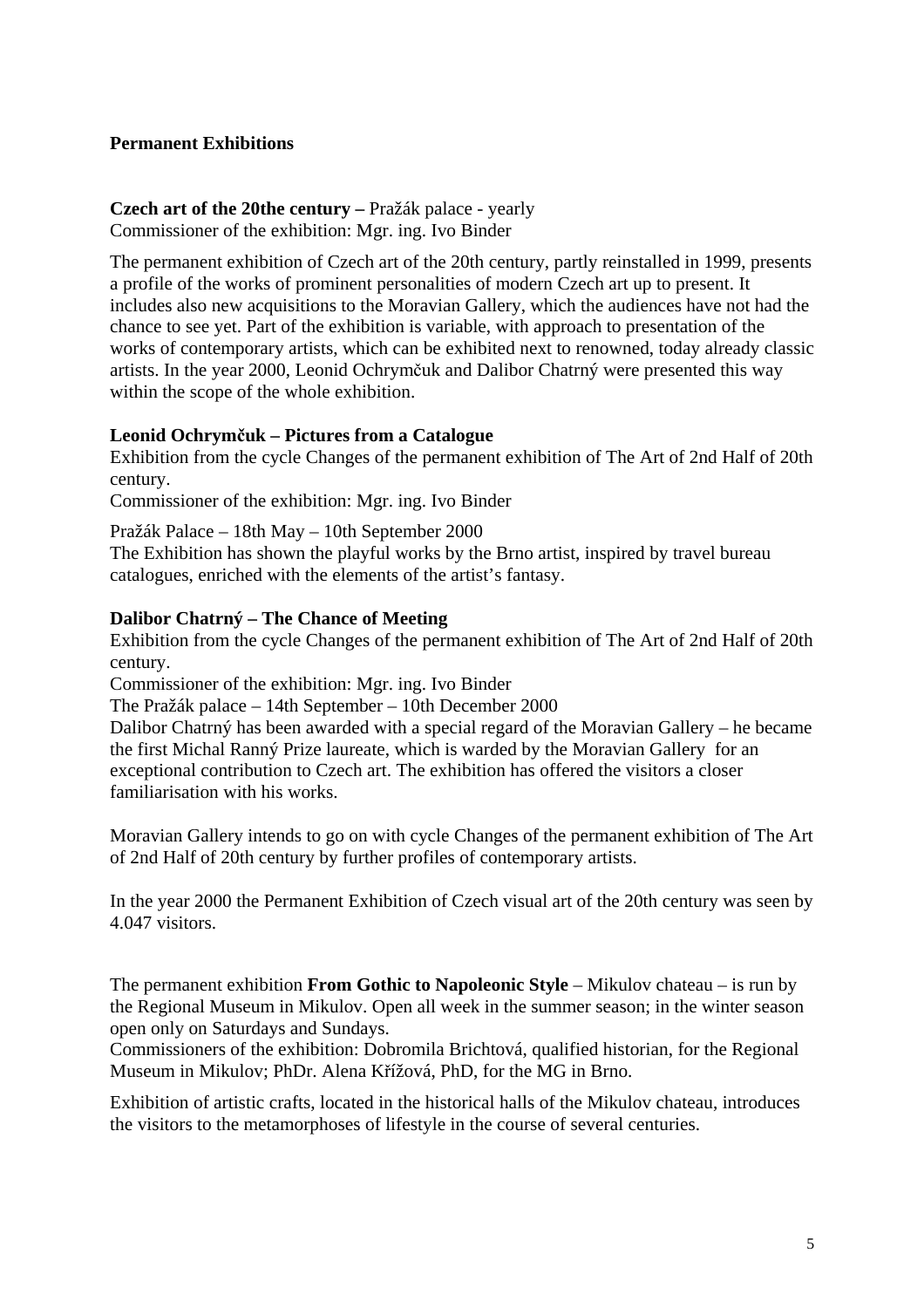#### **Short-term Exhibitions**

During the year 2000, the employees of the MG prepared and presented a number of exhibitions, whether from the gallery's own collections or in co-production with other institutions.

#### **Exhibitions overlapping from 1999**

**The Sign of the Times.** Political Poster from Central and Eastern Europe – Pražák Palace 17th November 1999 – 30th January 2000 Commissioner of the exhibition: PhDr. Marta Sylvestrová

This extensive project reminded the visitors of the ambient of the times before the fall of totalitarian regimes in Central and Eastern Europe, when the ideologically targeted posters followed you on every move. The exhibited posters were accompanied with a selection of period photographs illustrating the absurdity of that era's atmosphere. The presented set was a result of international research made during 7 years and was reprised abroad several times. A catalogue accompanied the exhibition. In the year 2000 the exhibition was visited by 846 people.

**From Gothic to Renaissance**. Visual Art in Moravia and Silesia 1400-1550 – Governors' Palace – 15th October 1999 – 12th March 2000 Commissioner of the exhibition: PhDr. Kaliopi Chamonikola

The exhibition of Moravian late-Gothic art was the peak of four years' effort of the Moravian Gallery in Brno, The Museum of Art in Olomouc and The Silesian Regional Museum in Opava to plot the Historical art region in the period of late Gothic and beginning of Renaissance. Several hundred exhibits, presented simultaneously in three cities (Brno, Olomouc, Opava), represented the effort to compass this very interesting period in the largest possible view, from panel painting, through sculpture, architecture, coins, seals, illuminated manuscripts to miscellaneous disciplines of artistic craft. The collection created from the state-owned, private and curch-owned sources was absolutely unique, and so far the largest show of Moravian Gothic art. It was accompanied by a four-volume scientific catalogue, in which a number of external experts took part. The exhibition received a deserved interest of the public and was prolonged and produced also abroad. In the year 2000 itself, the MG recorded 14.963 visitors having seen it.

**Karel Kašpařík 1899-1968**. Photographs from the collections of the MG in Brno – corridor of the Governors' Palace – 14th December 1999 – 16th January 2000 Commissioner of the exhibition: PhDr. Antonín Dufek, PhD.

The exhibition, prepared in co-operation with the Museum of Art in Olomouc, was a reminder of 100<sup>th</sup> anniversary of the avant-garde photographer's birthday. It concentrated on his works from the 30's and offered a number of the artist's works, which the Moravian Gallery obtained from his estate and which were still remaining unknown to both experts as well as to the vast public. The exhibition was complemented with a catalogue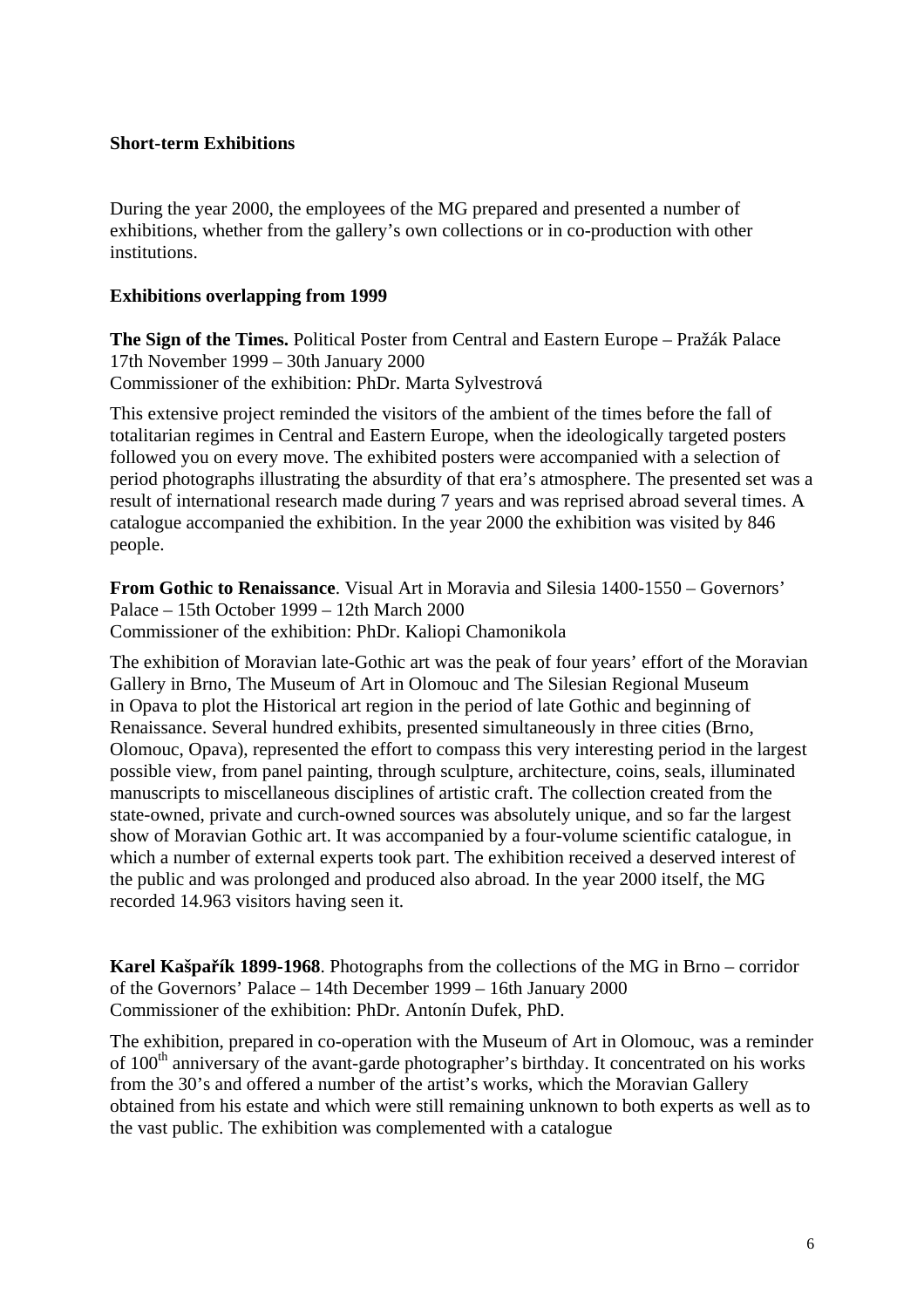### **Exhibitions opened in the year 2000**

### *Pražák Palace*

### **Ondřej Sekora 1899-1999** – 17th February – 24th April 2000 Commissioners of the exhibition: PhDr. Alena Krkošková for the MG PhDr. Alena Potůčková for the ČMVU

A reprise of the exhibition, prepared by the Czech Museum of Visual Art in Prague for the centenary of the artist's birthday, complemented by new exhibits in Brno, presented Ondřej Sekora not only as a writer, illustrator and author of the popular Ant Ferda, but brought also a view of some less known branches of his work, especially the newspaper drawing and caricature. As expected, it became attractive mainly for the children visitors, it was prolonged and further presented also in other exhibition halls outside Brno. A catalogue was released in co-operation with the Czech Museum of Visual Art in Prague and the Museum of the Vyškov Region. The interest of the visitors reached the record of 18,297 people.

**The Captives of stars and dreams**. Catholic modern movement and its New Life (Nový život) magazine (1896-1907)

11th May – 13th August 2000 Commissioner of the exhibition: Mgr. ing. Ivo Binder, Concept: PhDr. Aleš Filip, Mgr. Roman Musil

The first embracive exhibition dealing with the movement of the so-called Catholic modern movement was a reminder of the current of thought and art, which still remains little fixed in the consciousness of the public. It offered a view aimed not only at the artists of this tendency, such as František Bílek, Felix Jenewein and others, but it spread its radius to the whole Catholic-oriented circle of poets, theologists and artists concentrated around Karel Dostál-Lutinov and the New Life magazine. The exhibition was organised by the Moravian Gallery in co-operation with the National Letters Monument in Prague; it was accompanied by a large catalogue published by Argo publishing house in co-operation with the Moravian Gallery. It was visited by 1.429 viewers.

**The Stories of Jiří Kolář**. The Poet's Pictorial Metamorphoses – 14th September – 19th November 2000

Commissioner of the exhibition: PhDr Alena Krkošková for the MG Mgr. Marie Bergmanová for Gallery in Prague

The exhibition, prepared by the National Gallery in Prague and Gallery in Prague, in cooperation with the Association Prague – The European Cultural Capital in the year 2000, it was richened in Brno by the exhibits from the collections of the MG. It presented the works of Jiří Kolář as a whole, from poetry to his experimental pictorial expressions. It received a very good response from the visitors, who were recorded in the total number of 9,997.

**Melancholy** – Pražák palace and Governors' palace – 13th December 2000 – 25th March 2001

Concept of the exhibition: PhDr. Kaliopi Chamonikola, Mgr. Petr Ingerle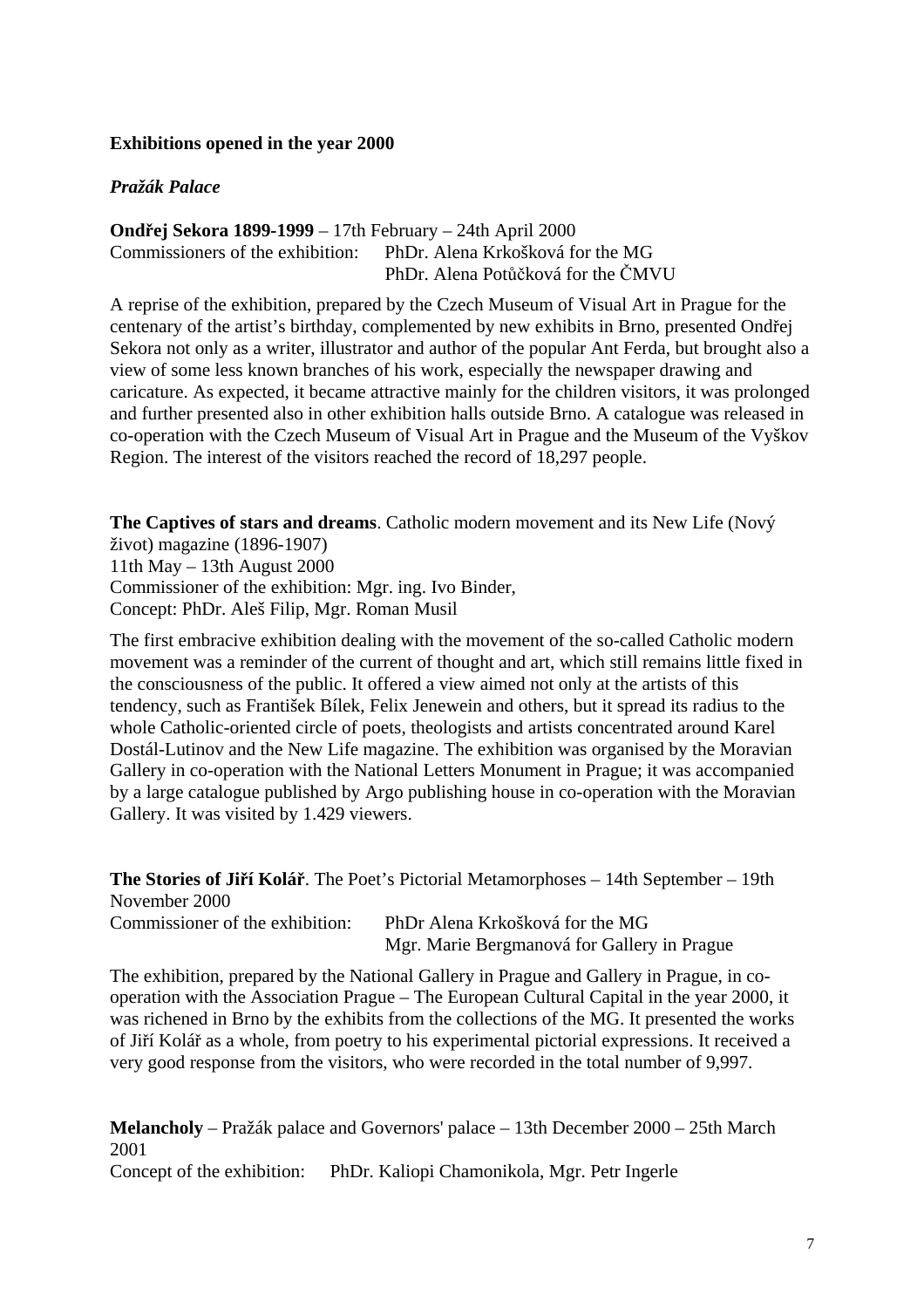Curators of the exhibition: Mgr. Petr Ingerle, Mgr. Hana Petlachová, PhDr. Kaliopi Chamonikola, Jiří Sobotka, ak. mal.

The Melancholy project, incorporated in the programme Prague – The European Cultural Capital in the year 2000, was inspired by the atmosphere of moods evolved by the turn of the millennium and brought a non-traditionally all-embracing selection of artworks reaching across historical epochs and artistic disciplines, interconnected with the atmosphere of melancholy, motives of ephemerality or daydreaming and escapes from reality. The exhibition was accompanied by a huge catalogue with a large number of reproductions. By the end of the year 2000 it was seen by 814 visitors.

**…occursus**. Contemporary Czech art from the collections of the Czech Insurance Company – The Pražák palace,

21st December – 4. February 2001

Commissioners of the exhibition: Mgr. ing. Ivo Binder, for the MG PhDr. Ivan Neumann for the co-organiser GEMA ART spol. s r. o.

The Czech Insurance Company was presented at the exhibition as an institution dealing, aside of its basic activity, also with active collecting of valuable works of contemporary artists. It offered the visitors a diversiform collection of Czech art from the 60's through to the 90's of the 20th century, in which for instance Olbram Zoubek, Daisy Mrázková, Adriena Šimotová, Zbyšek Sion, Jiří Sopko and many other artists were presented. By the end of the year 2000 the exhibition was visited by 83 viewers.

*The Atrium of the Pražák palace* (the exhibition are freely accessible, the visitor figures are only estimated)

**Darkness and Light**. Libor Teplý – photographs – 11th January – 6th February 2000 Commissioner of the exhibition: Mgr. Hana Petlachová

The exhibition of Libor Teplý offered a non-documentary, rather meditative pictures of architecture, in which the topic of darkness and light evoke the antithesis of the good and evil, hope and suffering.

Number of visitors: ca 270

**Handkerchiefs**. Ľubo Stacho – 15th February – 19th March 2000 Commissioner of the exhibition: Mgr. Hana Petlachová

The exhibition of the Slovak photographer brought several cycles of graphically treated photographs, by which it showed the possibilities of photography penetrating into other genres.

Number of visitors: ca 300

**Paper and a book**. Presentation of the works by students and guests of the Paper and a Book studio of the Faculty of Visual Arts VUT in Brno 23rd March – 23rd April 2000 Commissioner of the exhibition: doc. dr. Jiří H. Kocman

The exhibition, which presented the works of the Paper and a Book studio founded by doc. dr. Jiří H. Kocman, was an accompanying programme of the 12th Paper and Cellulose international conference 2000.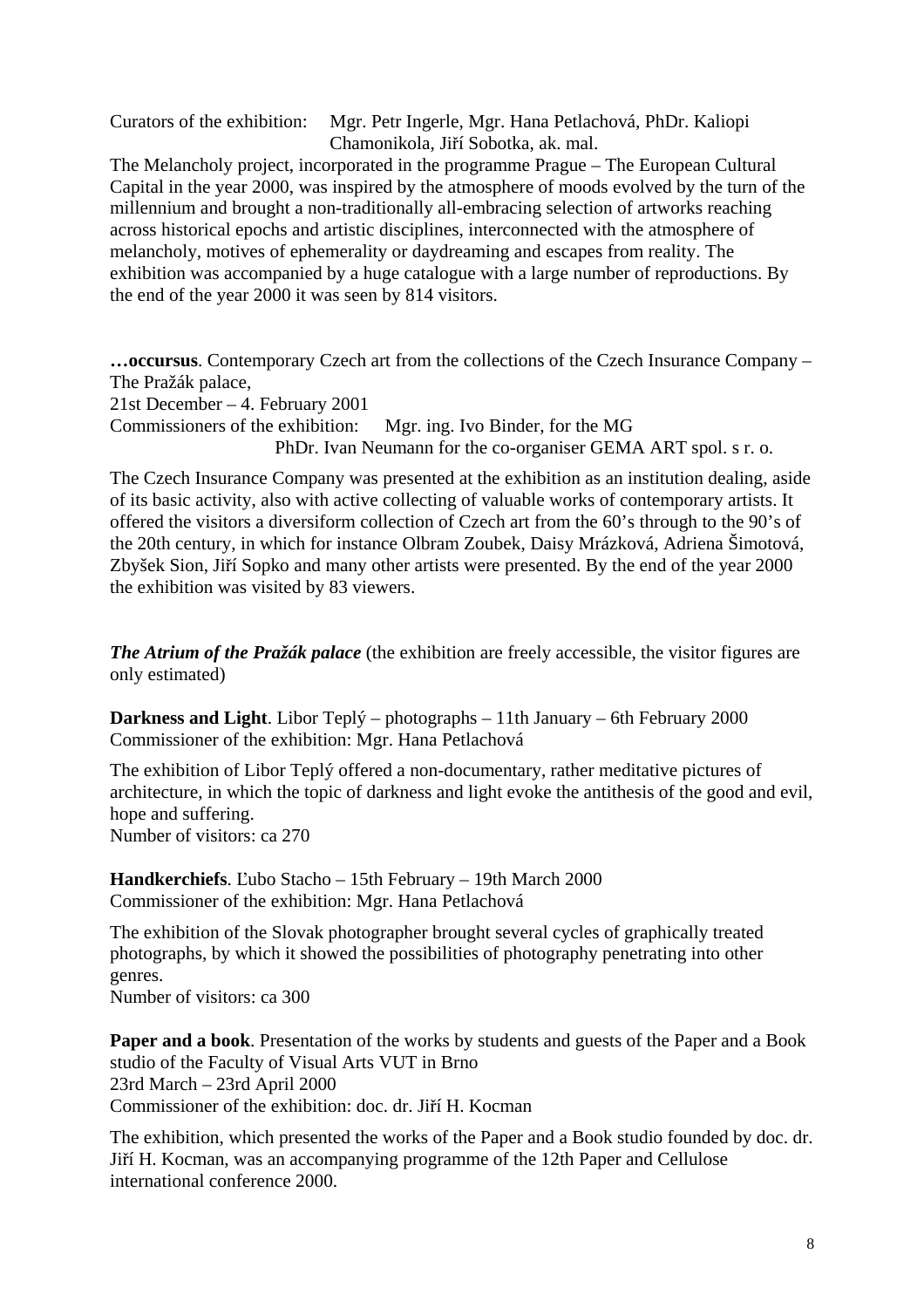Number of visitors: ca 370

**Glass**. Yun Myeong-Sook and Anders Christian Myhraas – 27th April – 28th May 2000 Commissioner of the exhibition: PhDr. Ľudmila Dufková

Exhibition of two foreign students of the Secondary school of glass-making and applied arts in Železný Brod – the former from South Korea, the latter from Norway – showed, how the traditional processes of Czech glass-making can be enriched by elements of artistic feeling from more distant cultural environments. Number of visitors: ca 250

**Es fiel ein Reif**. Pavel Mrkus – 18th July – 3rd September 2000 Commissioner of the exhibition: Mgr. Hana Petlachová

The exhibition of a young Prague artist, called characteristically by the name of one of the exhibited pictures Es fiel ein Reif (Hoarfrost Fell), offered a poetically tuned collection of cloud paintings accompanied by short poetic texts inducing a meditative atmosphere of peace and calm.

**Hard-boiled Saints**. Dorota Sadovská – 19th September. – 15th October 2000 Commissioner of the exhibition: Mgr. Hana Petlachová

In her set, Dorota Sadovská brought a traditional art topic – depiction of a saint with his/her attribute – in an experimental approach. Number of visitors: ca 510

**Michal Blažek – Sculptures** – 7th December 2000 – 9th January 2001 Commissioner of the exhibition: Mgr. Petr Ingerle

Through a retrospective exhibition of Michal Blažek's works the Moravian Gallery has offered an acquaintance with the work of an artist continuing in the tradition of Czech cubist sculpture. Blažek's sculptures were situated in two areas of the Pražák palace – the small plaster statues and relievos were exhibited in the Atrium, the large sculptures from Poštorná stoneware were exhibited outside in the courtyard. Number of visitors: ca 120

*Courtyard of Pražák palace* (the visitor figures are also estimated)

**Re-figuration.** K. Nepraš, K. Gebauer, M. Gabriel, J. Plieštik, M. Kotrba – 15th June – 10th September 2000 Commissioner of the exhibition: PhDr. Kaliopi Chamonikola

The exhibition presented the sculptures created by several renowned artists, connected with the joint topic of figuration. Number of visitors: ca 1.800

# *Space for one artwork*

We got used to using the exposed part of the hall on the  $3<sup>rd</sup>$  floor of the Pražák palace to present the contemporary artists as a "space for one artwork". In 2000 the works of Jiří Helcel (1st December 1999 – 31st January 2000), Michal Škoda (February – March), Kurt Gebauer (April – May), Dalibor Chatrný (June – July), Tomáš Hlavina (August – September) and Marie Jirásková (20th November – 31st December 2000) were presented here.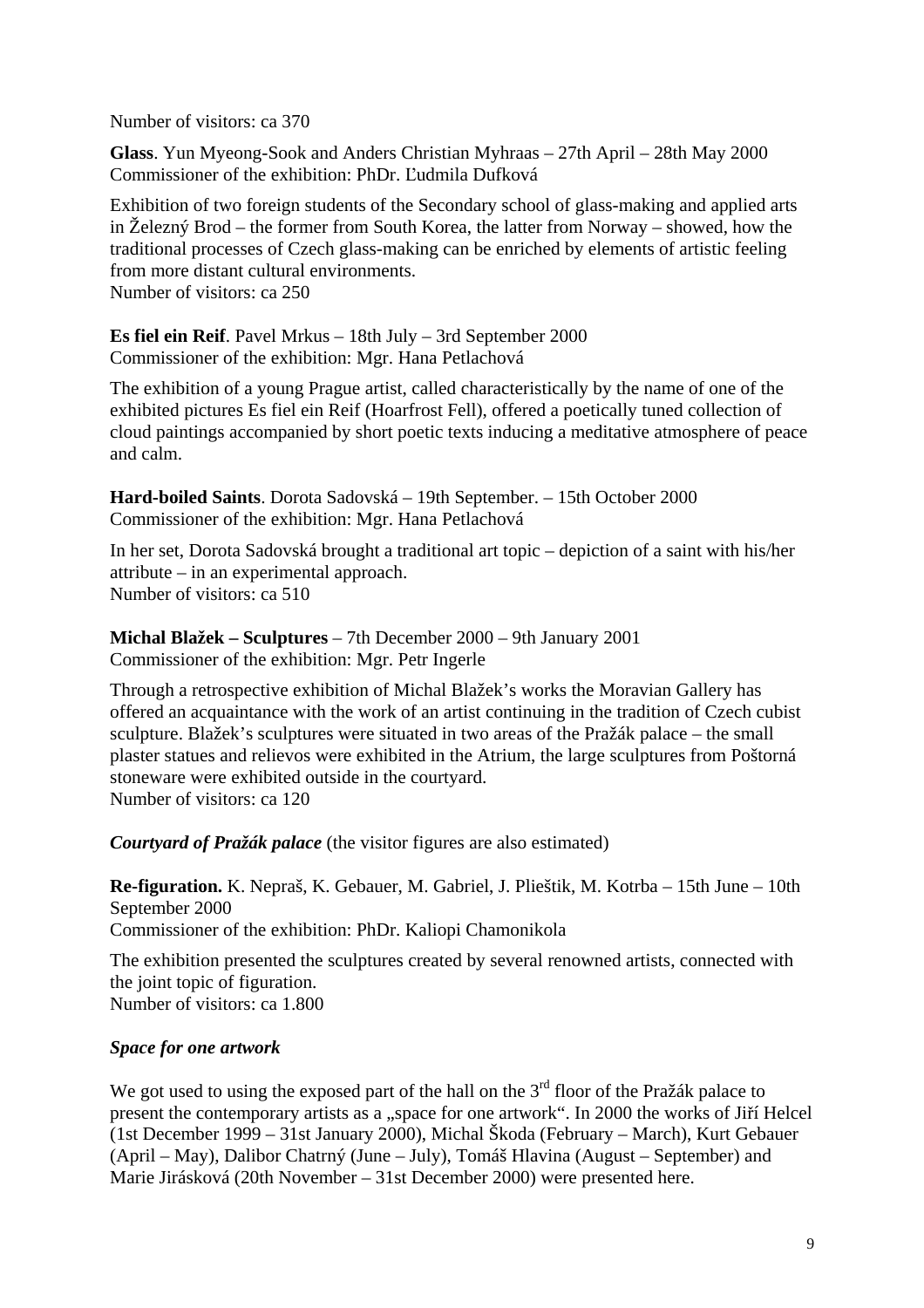### *Governors' Palace*

**Vranov stoneware** – 30. 3. – 21. 5. 2000 Commissioner of the exhibition: PhDr. Jarmila Novotná for the MG, Mgr. Libor Šturc for the South-Moravian Museum in Znojmo

In 1999, 200 years passed since the founding of the stoneware factory in Vranov nad Dyjí. For this anniversary, in co-operation of three institutions – the South-Moravian Museum in Znojmo, the Moravian Gallery in Brno and the National Heritage Institute in Brno – an exhibition of products from the Vranov manufactory was organised. The introduction of the exhibition in Brno presented a collection of crockery from Vranov stoneware and china, which was very popular not only in common homes, but its luxurious design was delivered to noble dining halls in its time. The exhibits were tastefully set in the installation of period interiors including furniture, pictures and historical clothes from the late classicism through the French Empire, Biedermeier, Second Rococo to second half of 19<sup>th</sup> century. A large book on the history of the Vranov factory with a rich pictorial material, which was published by the national Heritage Institute in Brno.

The exhibition was attended by 2,087 visitors.

#### **The Etruscans** – 5th October – 26th November 2000

Commissioners of the exhibition: PhDr. Dagmar Koudelková for the MG Mgr. Tereza Klůsová for the Museum of ancient sculpture and architecture in Litomyšl Concept: doc. dr. Marie Dufková, National Museum in Prague

The exhibition, conceived originally Museum of ancient sculpture and architecture in Litomyšl, was organised by the Institute of Classical Archaeology at the Faculty of Arts of the Charles University and the National Museum in Prague. The exhibition was a presentation of practically all originals of Etruscan art from the Czech and Moravian collections, exhibited were also the samples of Etruscan pottery, period bronze sculptures, vessels, mirrors, buckles, votive items. The Brno reprise, prepared in co-operation with the Italian Cultural Institute in Prague, even enlarged the set, especially by the painted pottery. The Charles University published a catalogue for the exhibition. Due to the fact that the Etruscans still remain a nation cobwebbed with a veil of some mystery and that the interested have very little opportunity to meet its culture, the exhibition rouse a goodly response of the public (4,313 visitors).

*"The photograph corridor of the Governors' palace"* – freely accessible space; also here the visitor figures are only estimated.

**Madonnas '99 and Veils**. Pavel Mára – photographs – 20th January – 20th February 2000 Commissioners of the exhibition: PhDr. Ludmila Horáková, PhDr. Antonín Dufek, PhD.

In the cycle Madonnas ´99 and Veils, Pavel Mára exhibited negative yellow and brown pictures of female bodies, which – in the gestures and postures – issue from the traditional depictions of Virgin Mary. The exhibition was taken from the Gallery in the Chapel in Bruntál, where it was first inaugurated in 1999.

Number of visitors: ca 420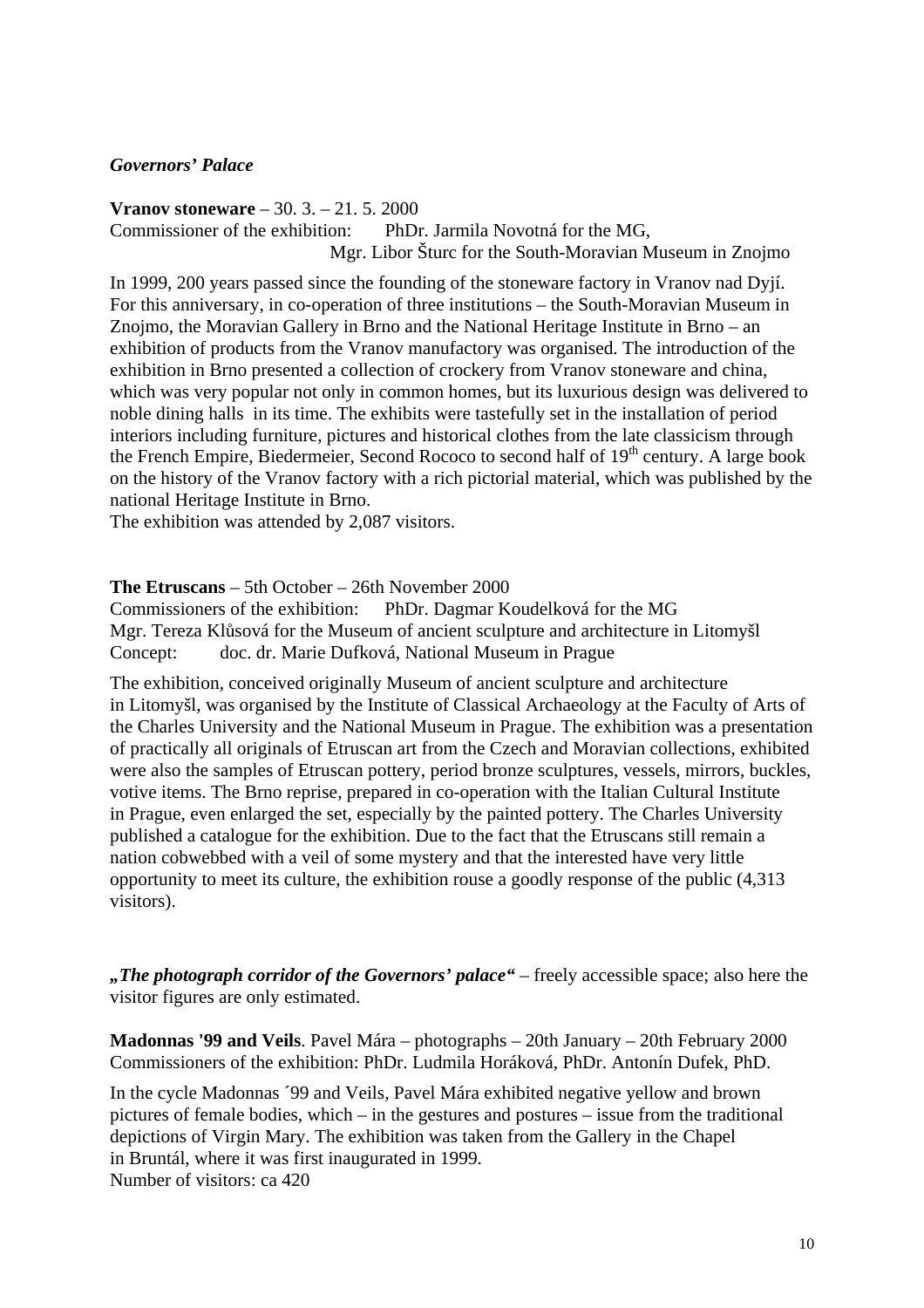**Pilgrims**. Markéta Luskačová – 22nd February – 19th March 2000 Commissioners of the exhibition: PhDr. Ludmila Horáková, PhDr. Antonín Dufek, PhD.

The set of photographs by Markéta Luskačová captures moments from life in Slovak mountain countryside in its everydayness, unity with nature as well as sacredness with popular religious rituals. Number of visitors: ca 350

# **From Photographic Salons**. Adolf Rossi – 21st March – 9th April 2000

Commissioner of the exhibition: PhDr. Ludmila Horáková, PhDr. Antonín Dufek, PhD.

Adolf Rossi belonged among the photographers known more abroad than in his mother country. Since 1947 his photographs were exhibited at international photographic salons, where the artist was sending them with a great difficulty also during the 50's when his work peaked. The exhibition, which should pay a certain debt of Brno to this artist, was prepared by the Moravian Gallery for his 80th birthday. Alas, the toastee did not live to see its opening; he died at the beginning of February 2000. Number of visitors: ca 480

**Image and Icon**. New Greek photography – 11th April – 14th May 2000 Commissioner of the exhibition: PhDr. Ludmila Horáková

The exhibition Image and Icon was prepared by the Macedonia Museum of Contemporary Art, for Apollonia Centre of Contemporary Art in Strasbourg. it surveyed the movement, which operated in Greece during the last 20 years and became known as the New Greek Photography. The exhibition included the works of more than 40 photographers of various age groups, and it was the first show of this still little known current of the European artistic photography.

Number of visitors: ca 270

# **Miroslav Machotka – the 90's** - 25th May – 18th June 2000

Commissioners of the exhibition: PhDr. Ludmila Horáková, PhDr. Antonín Dufek, PhD.

Miroslav Machotka presented his works of the past decade. The civilisation topics that he has been treating issue from the principles of the interwar avant-garde; he covers them in his own way lets new, more abstract contexts arise. Number of visitors: ca 350

**At the end of the world**. Jindřich Štreit – photographs from Siberia, the Buryat country – 20th August – 24th September 2000

Commissioners of the exhibition: PhDr. Ludmila Horáková, PhDr. Antonín Dufek, PhD.

The exhibited collection of photographs was a Jindřich Štreit's testimony of his impressions from a three-month stay in Siberia. The presented pictures captured the everyday life in Buryat villages, whose inhabitants try to continue in the violated tradition, renew the life and architecture of the lamaistic monasteries, ancient religion and Orthodox church, Siberian customs and folklore. the photographs expressively documented also the remaining signs of communism. The exhibition was accompanied by a book At the end of the world, in which the photographic documents are complemented with the texts closing up on the life in that region.

Number of visitors: ca 550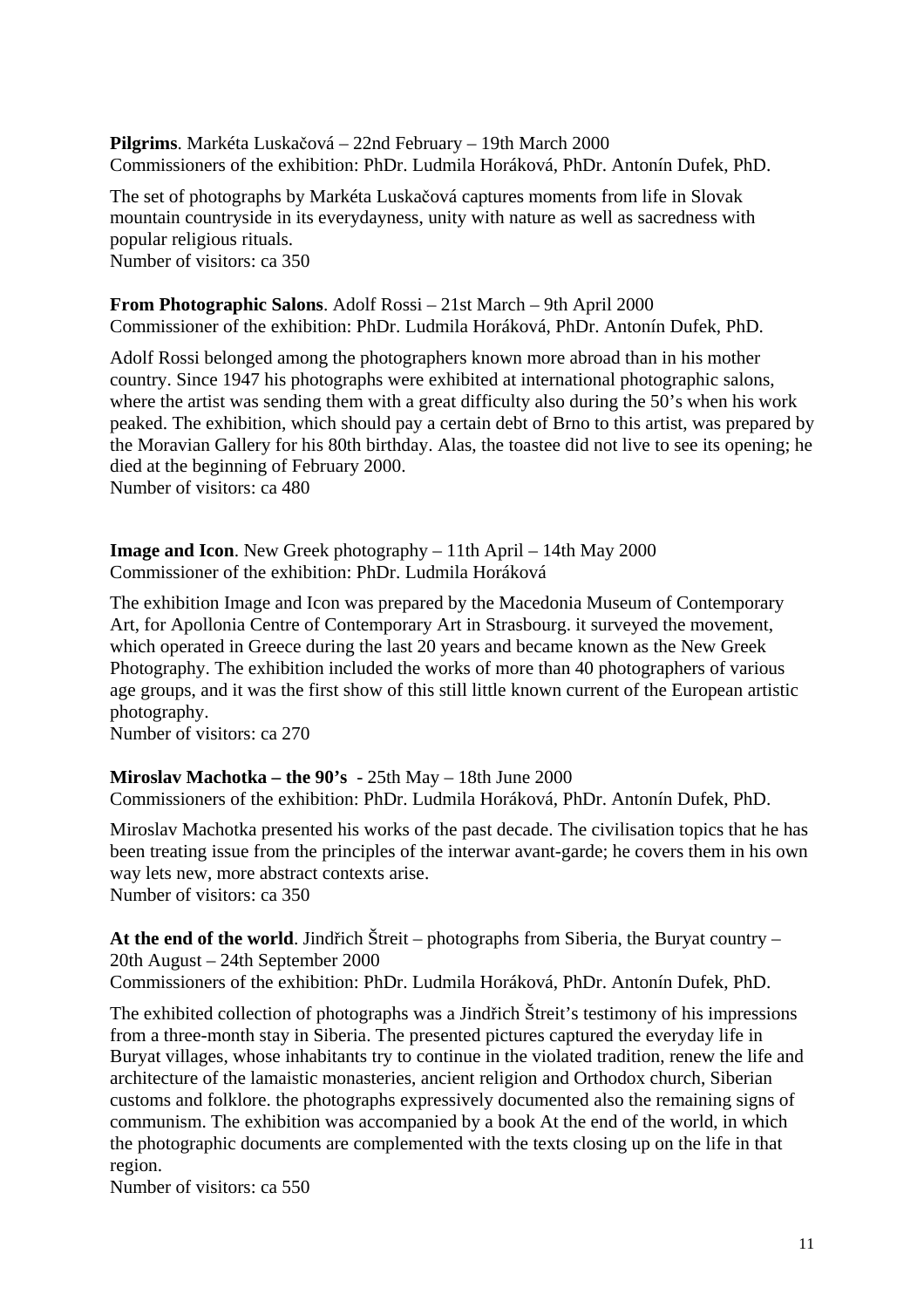#### **Antonín Hinšt** – 26th September – 29th October 2000

Commissioners of the exhibition: PhDr. Ludmila Horáková, PhDr. Antonín Dufek, PhD.,

A selection from the artist's work presented Antonín Hinšt as a camera reporter with the sense of straightaway expression of the idea, capacity to catch the genius loci in landscapes, and still with a perfectly conducted visual form. Number of visitors: ca 350

**Milan Group** – 9th November – 10th December 2000 Commissioner of the exhibition: Mgr. Irena Armutidisová

The exhibition was a joint appearance of the first graduates of the MA studies at the Institute of creative photography at the Silesian University in Opava. The members of the group – I. Armutidisová, J. Havelková, M. Kníže, J. Malík, M. Pažourková, T. Pospěch, M. Smékal, I. Šefr and J. Šimáňová – have been active for some time in the branch of a documentary, applied and free photography, as well as in the pedagogical and professional area. The collective topic of their works was the ...Own Space". Number of visitors: ca 370

**Garden of the Heart**. Michal Drobný. Photo – compositions – prints – 18th December 2000 – 28th January 2001

Commissioners of the exhibition: PhDr. Ludmila Horáková, PhDr. Antonín Dufek, PhD.

The exhibition presented the works of photographer Michal Drobný, who has lived in Switzerland since 1979. In his pictures he exploits the subjects from his own garden and in his own words he tries to "discover the unusual within the usual, the remarkable in the common." Number of visitors: ca 250

**19th International Biennale of Graphic Design Brno 2000.** Graphic design, typography in books, magazines, newspapers and new media – The Governors' Palace – 21st June – 24th September 2000

President of the organising committee: Aleš Najbrt

Vice presidents of the organising committee: PhDr. Vlasta Brímová, Tomáš Machek

Director of the Biennale: PhDr. Kaliopi Chamonikola

Curator of the Biennale: PhDr. Marta Sylvestrová

Organising secretary: PhDr. Miroslava Pluháčková

Last year's Biennale of applied graphics was aimed at the newest visual trends in the area of graphic design and typography in books, magazines and new media. The main organisers were The Moravian Gallery in Brno and the Ministry of culture of the Czech Republic. The event took place with the co-organising support of the City of Brno, Biennale Brno Association, Design centre of the Czech Republic, Union of Czech Visual Artists and The Brno house of Arts, under the patronage of the International Council of Graphic design Associations ICOGRADA. The show was aspired at by 450 artists. The select committee, who worked in February 2000, chose 1450 exhibits by 290 authors and artist collectives from 41 countries. That year, the exhibition was concentrated in only one exhibition building of the MG, the Governors' Palace (except the accompanying exhibition of Josef Týfa in the Atrium of the Pražák palace and Aleš Najbrt at the Design Centre of the Czech Republic). The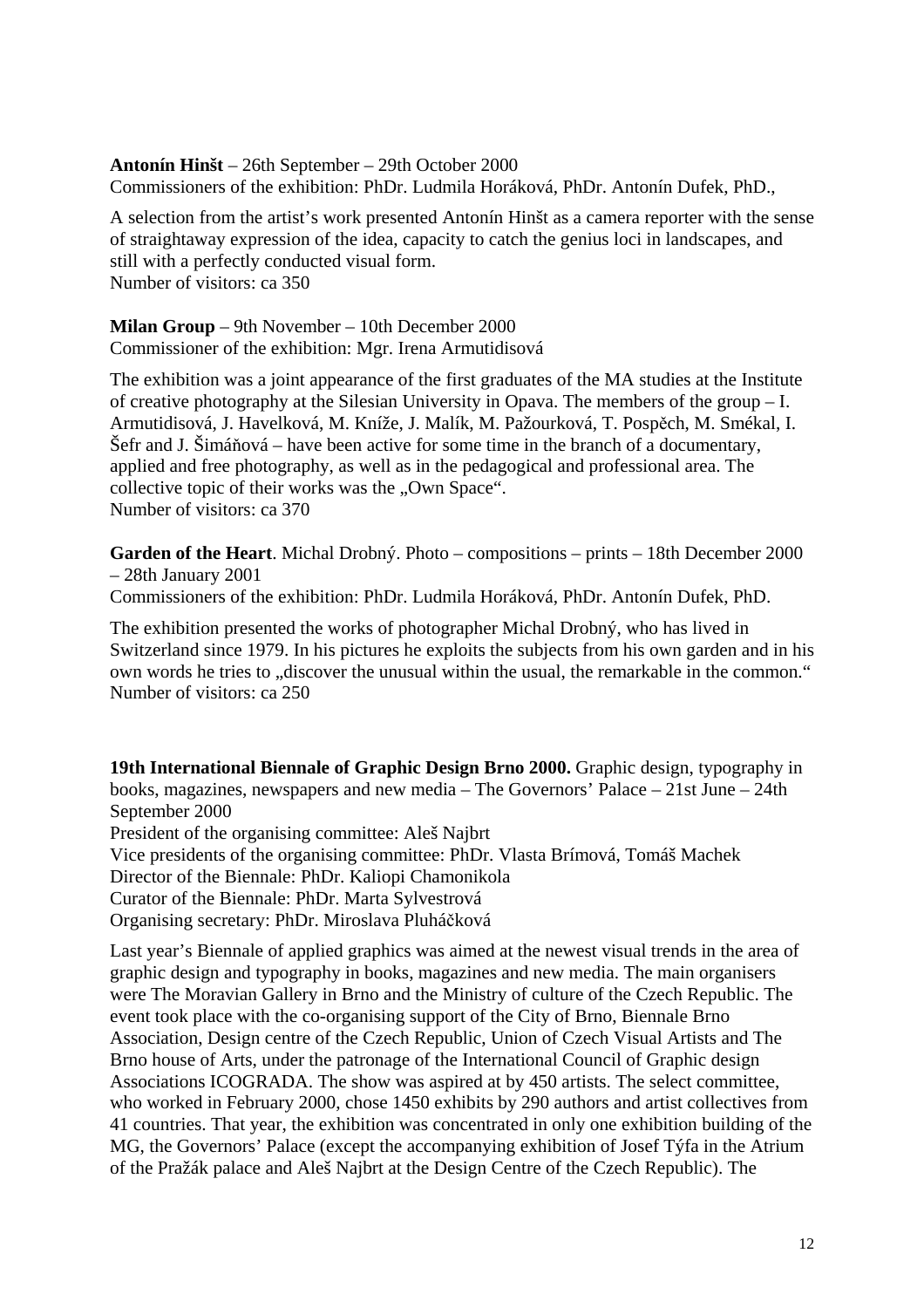international jury consisting of Gert Dumbar (Netherlands), Clara Istlerová (Czech Republic), Mitsuo Katsui (Japan), Aleš Najbrt (Czech Republic), Rick Poynor (Great Britain) and Wang Xu (China) decided to award the Grand Prix and special prizes in four categories. The prizes were awarded during the opening of the Biennale. The Grand Prix was won by Stefan Sagmeister from the USA. Further 11 prizes were distributed (gold, silver and bronze medals and special awards). The prize for the best design in the category New media was not awarded and two off-contest prizes were awarded – The Honorary Grand Prix to Jan Rajlich sr., the founder of the Biennale Brno, and a Special Award of the Biennale for a lifetime contribution to Czech lettering and typography to Josef Týfa. At the end of the Biennale, the Prize of the Critics was nominated (Květa Pacovská, the Czech Republic), which was decide by the vote of pressmen, critics and historians of art. A large colourful catalogue was published with the exhibition.

In the course of the exhibition, a number of accompanying events were organised in the course of the; they were mainly the so-called **national days**. To the most successful belonged for instance the days of France, Peru and the Czech Republic.

For the first time, the information on the Biennale appeared on the web-site, the catalogue was produced also on a CD-ROM and the news from the exhibition were published in all world's significant graphic magazines (IDEA magazine, Novum, Graphs and others).

Within the scope of the 19th Biennale the following **accompanying exhibitions** took place:

**Exhibition of the members of the international jury** – The Governors' Palace – 21st June – 24th September 2000

Commissioner of the exhibition: PhDr. Marta Sylvestrová

The world's prominent design creators co-operating with the MG in preparation of the Biennale were introduced through their works – David Carson – USA, Gert Dumbar – Netherlands, Clara Istlerová – the Czech Republic, Mitsuo Katsui – Japan, Aleš Najbrt – the Czech Republic, Rick Poynor – Great Britain.

**Marcel Duchamp** – The Governors' Palace – 21st June – 24th September 2000 Commissioner of the exhibition: PhDr. Hana Karkanová

Selection of Duchamp's works from the branch of books and magazines, prepared by collector and Vienna's gallery owner Julius Hummel. A catalogue was published with the exhibition.

**Read me.** With Adrian Frutiger through the world of signs and letters - The Governors' Palace – 21st June – 3rd September 2000 Commissioners of the exhibition: Jürg Brühmann, Anja Bodmer, Hostivít Vlášek

The exhibition was in fact the first possibility to meet the work of the world's legendary typographer in the Czech Republic, among others also the author of the orientation directory system of the Paris metro and Univers and Président type fonts.

**Works from Holland** – The Governors' Palace – 21st June – 24th September 2000 Commissioners of the exhibition: Aleš Najbrt, Petr Biĺak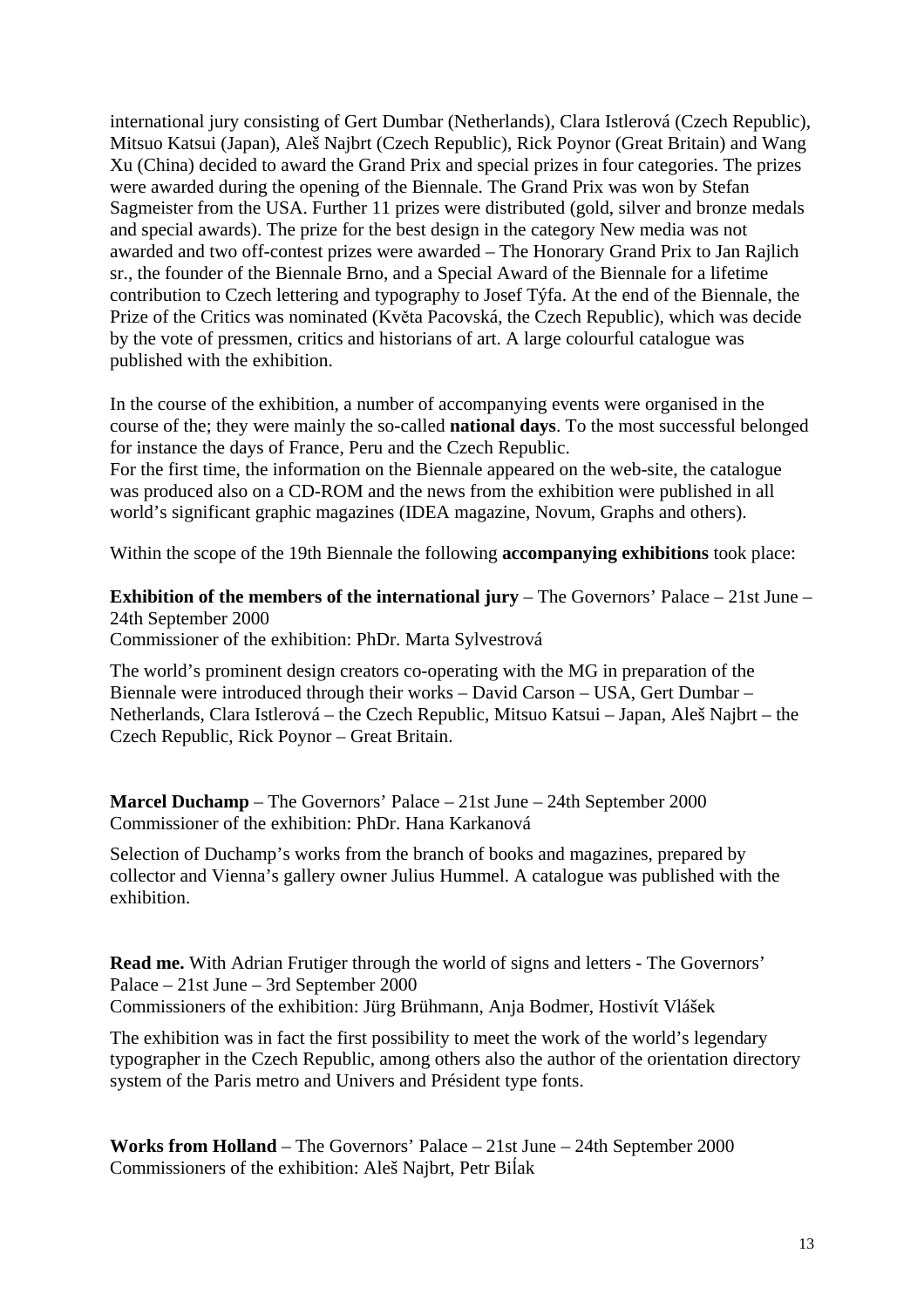The exhibition followed the process of origin of design in Holland and mediated the works of its prominent personalities, such as K. Martens, M. Majoor, I. Boom and others. It took place with the support of the Embassy of the Dutch kingdom in Prague.

**Josef Týfa** – Atrium of the Pražák palace – 8th June – 7th July 2000 The Governors' Palace – 20th July – 24th September 2000 Commissioners of the exhibition: PhDr. Marta Sylvestrová, Tomáš Fassati

The exhibition was a retrospective of the work of a key personality of the Czech typography of the 2nd half of 20th century and brought a selection of his work from the area of his typographic, mark and book works.

On the premises of the co-organising partner institutions, the exhibition took place: **Studio Najbrt –** Design Centre of the Czech Republic – 21st June – 15th September 2000 Commissioners of the exhibition: Aleš Najbrt, Zuzana Lednická

A selection of the most precious works of contemporary Czech graphic design belonged to our prominent designer, Aleš Najbrt, laureate of the 17th Biennale Brno 1996.

The Biennale Brno Association contributed their independent exhibitions. Its events were supported by the slogan: Brno – the capital of graphic design. The following exhibitions took place:

**Students of the Graphic design studio at the FaVU VUT Brno for the International day of graphic design (27th April)** – Galerie Milana Zezuly, Městské divadlo Brno, Lidická 16, Brno – 28th April – 31st May 2000

**Graphic design 2000** – Atrium of the IBC in Příkop and Gallery ´10´ in Radnická street – 21st June – 28th September 2000

The exhibition presented the works of members of The Biennale Brno Association.

**The World of Friends** – the cloister of the New Townhall, Dominikánské nám. Brno – 12th September – 28th September 2000

Oravská galéria, Orava, Slovakia – 14th July – 3rd September 2000

The poster exhibition was a homage of the world's graphic artists to the founding personality of the Brno Biennale Jan Rajlich on his jubilee.

The main exhibition of Biennale was seen by 8.908 admission-paying visitors (i.e. 128 persons a day). The accompanying events organised by the Moravian Gallery was visited by 2.398 people, i. e. 11,298 persons in total.

The accompanying exhibitions in other institutions were visited by approximately 7.500 viewers.

The total attendance rate of the 19th Biennale, including the events by the Biennale Brno Association is then ca 19.000 people.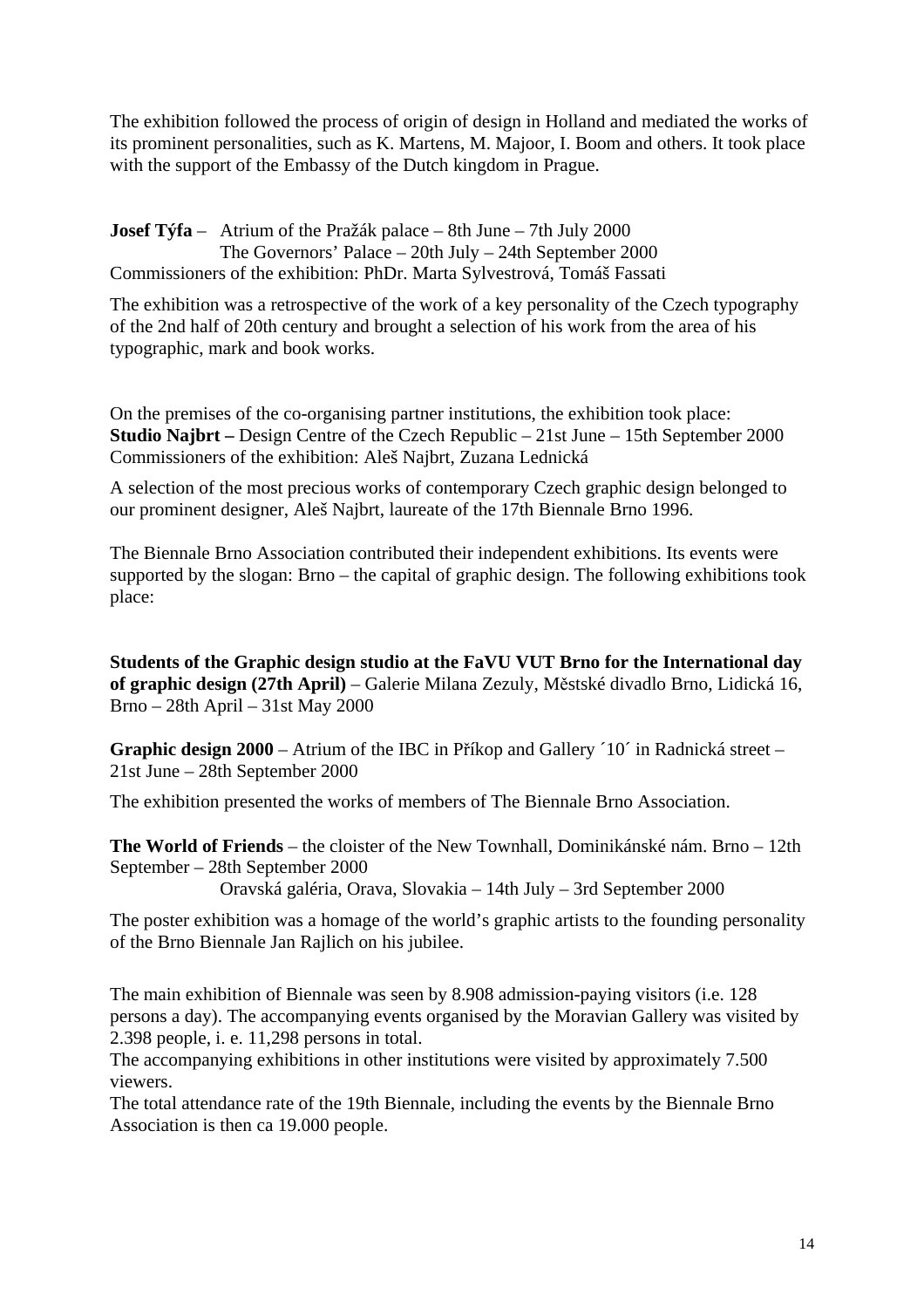Several exhibition projects of The Moravian Gallery guested in exhibition halls outside Brno. Those were the exhibitions:

- **Josef Sudek** Šternberk (6th January 15th February 2000)
- **Josef Sudek, Sad landscapes**  Cheb (3rd March 23rd March 2000)
- **Karel Kašpařík 1899-1968**. Photographs from the collections of the MG in Brno Prague (29th June – 6th August 2000) and Olomouc (14th September – 26th November 2000)
- **Society in front of the lens 1918-1989** Obecní dům, Prague (10th May 10th September 2000).

Successful was also the presentation of the MG exhibitions abroad. There was a huge interest mainly in big projects from the department of artistic photography and applied graphics; also the exhibition of the late Gothic art in Moravia and Silesia. Namely, they were these exhibitions:

- **Jindřich Štreit.** Konfiszierte Fotografien Fluss, Wolkersdorf (8th April 30th. April 2000)
- **The Signs of the Times**. Posters of Central and Eastern Europe London (24th February – 7th May 2000), Manchester (6th March – 7th April 2000)
- **Laterna magica** Salzburg (14th December 2000 4th February 2001)
- **Ultimi fiori del Medioevo, Dal Gotico al Rinascimento in Moravia e nella Silesia** Vatican (23rd November 2000 – 15th January 2001)

Beside their own work on the MG's exhibitions, its employees took part in professional cooperation in preparing of a number of exhibitions organised by other galleries:

- Jiří Šindler Ikaros gallery Strážnice (Mgr. ing. Ivo Binder)
- Pavel Brázda State castle Bítov, Mánes Prague (Mgr. ing. Ivo Binder)
- Leonid Ochrymčuk National Technical Museum Prague (Mgr. ing. Ivo Binder)
- Karel Rechlík Galerie St. Eberhard Stuttgart, Muzeum Beskyd Frýdek-Místek (Mgr. ing. Ivo Binder)
- Encounters Povážská galerie výtvarného umění Žilina, Kysucká galerie Čadca (Mgr. ing. Ivo Binder)
- Miroslav Machotka. Photographs from years 1981-1999 Gallery of Modern Art Roudnice nad Labem (PhDr. Antonín Dufek, PhD.)
- František Bílek The Capital Gallery, Prague (PhDr. Dagmar Koudelková)
- Wanderlust The Regional Museum Brno-Šlapanice, West-Moravian Museum Třebíč (PhDr. Dagmar Koudelková, PhDr. Eliška Lysková, PhDr. Marta Sylvestrová, PhDr. Alena Křížová, PhD.)
- The Rhine Artists of the 19th Century The Capital Gallery, Prague (PhDr. Dagmar) Koudelková)
- Arna Juračková. Sequentiality and Changeability Galerie Lužánky Brno (PhDr. Alena Krkošková)
- Arna Juračková. Day and Night Galerie Otakara Kubína Boskovice (PhDr. Alena Krkošková)
- Noble interior Památkový ústav v Brno state chateau Vranov nad Dyjí (PhDr. Eliška Lysková, PhDr. Kateřina Svobodová)
- ... in fact a small wonder Ethnographic Institute of the Moravian Municipal Museum Mikulov (PhDr. Eliška Lysková)
- Czech Fashion Museum of Applied Arts, Prague (PhDr. Eliška Lysková)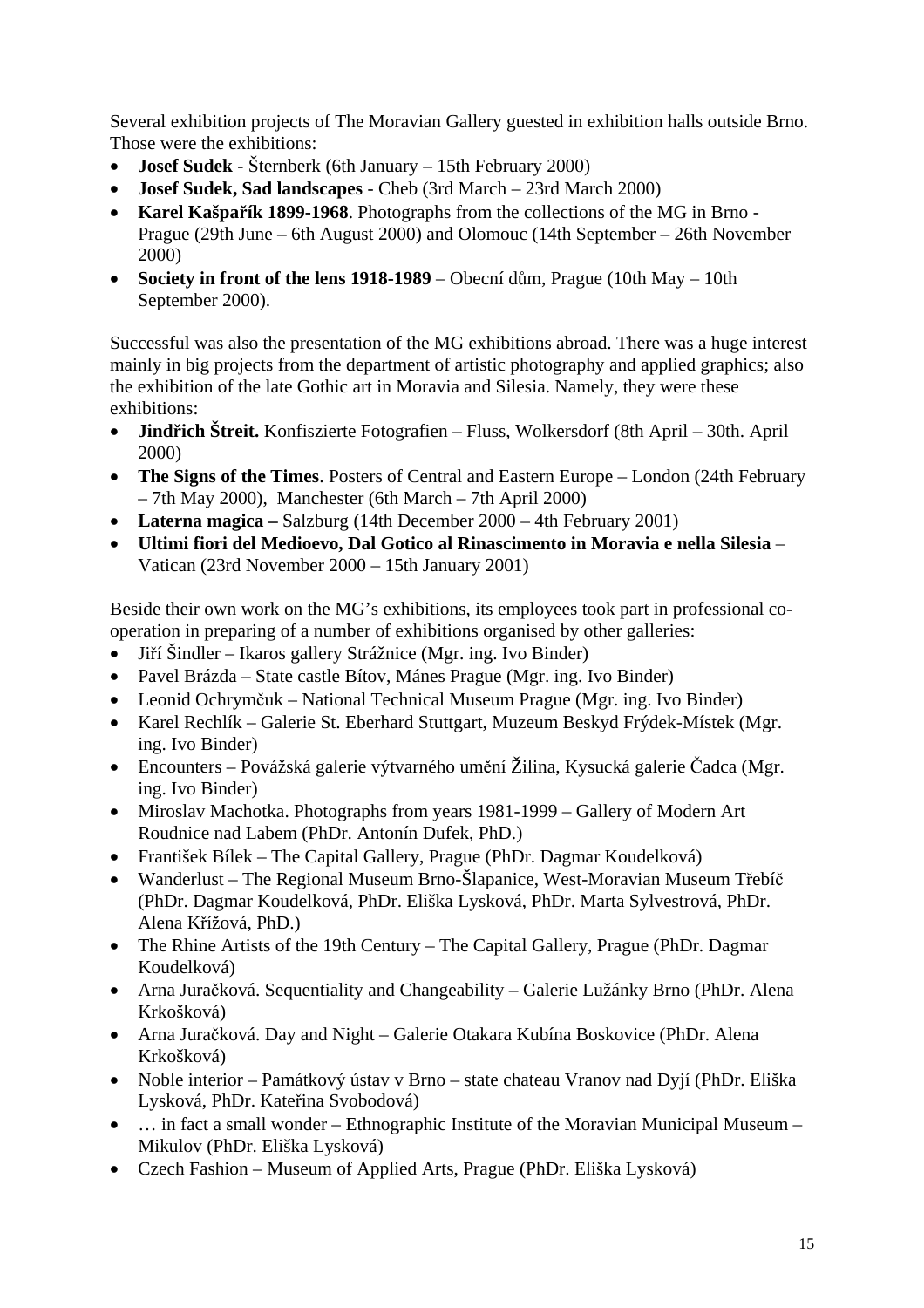- Petr Vessel Laurea Brno (PhDr. Eliška Lysková)
- Baroque pottery Rennes (PhDr. Jarmila Novotná)
- Club of the friends of art The Municipal Museum of Brno (PhDr. Kateřina Svobodová)
- Alois Kalvoda The Regional Museum Brno-Šlapanice (PhDr. Kateřina Svobodová).

# **Attendance rate of exhibitions of the MG**

Exhibitions of the MG were attended by the total of 77,549 visitors in the year2000. The most successful in attendance were these exhibitions

- Ondřej Sekora (18.297)
- From Gothic to Renaissance (14.863 in the year 2000, total 21.982)
- Stories of Jiří Kolář (9.979)
- 19th Biennale of Graphic Design (8.908 beside the accompanying events of the MG and exhibitions organised by other institutions)
- The Etruscans  $(4.313)$ .

# **Lectures, concerts, culturally-educational events**

The department for work with the public develops its activities in two basic ways – events for the adults and events aimed at children and youths. In the concept of the MG's activities this work is provided with a rather large space, which overlaps the framework of the visual art itself, which corresponds the effort of the gallery to become a versatile cultural centre, attractive for as wide as possible circle of public of miscellaneous ages and interests.

#### Events for the adults

The traditional forms used in the Moravian Gallery in relation toward the adults are mainly the expert explanations at exhibitions, lectures and lecture cycles. For all the above types, there is the common effort to make the visual accessible mainly from the theoretical point of view. In expertises, the illustration and the immediate aesthetic experience evoked by the artefacts are added. If it is the lecture activity, a cycle is considered a higher form as it provides a testimony of the problem in a larger context, often including the placing of visual art into the general historical and philosophical relation. In the year 2000, two lecture cycles were conceived. One was aimed at the contemporary visual art trends and the other at Gothic art. Both prepared sets of lectures had been advertised to the public well in advance and both cycles gained a good response.

A large cycle of events, organised at the beginning of the year 2000, was connected with the exhibition called From Gothic to Renaissance. The dominant of the exhibition season 2000 was the Biennale of Graphic Design. Within its scope, a number of concerts of modern music were organised in the courtyard of the Governors' Palace. Its contents were responding to the individual Cultural days of each country that took part in the Biennale, and were accompanied with film projections and social encounters. Last year the MG managed to invite a number of prominent Czech musicians and groups, an outstanding example for all being the concert of Vladimír Mišík's ETC band.

In the year 2000 about 140 events for adults took place, including 57 lectures, expatiations in exhibition halls, concerts and discussions, 35 film projections and 1 theatre performance, 36 openings, often in articulation with press conferences, and 2 other social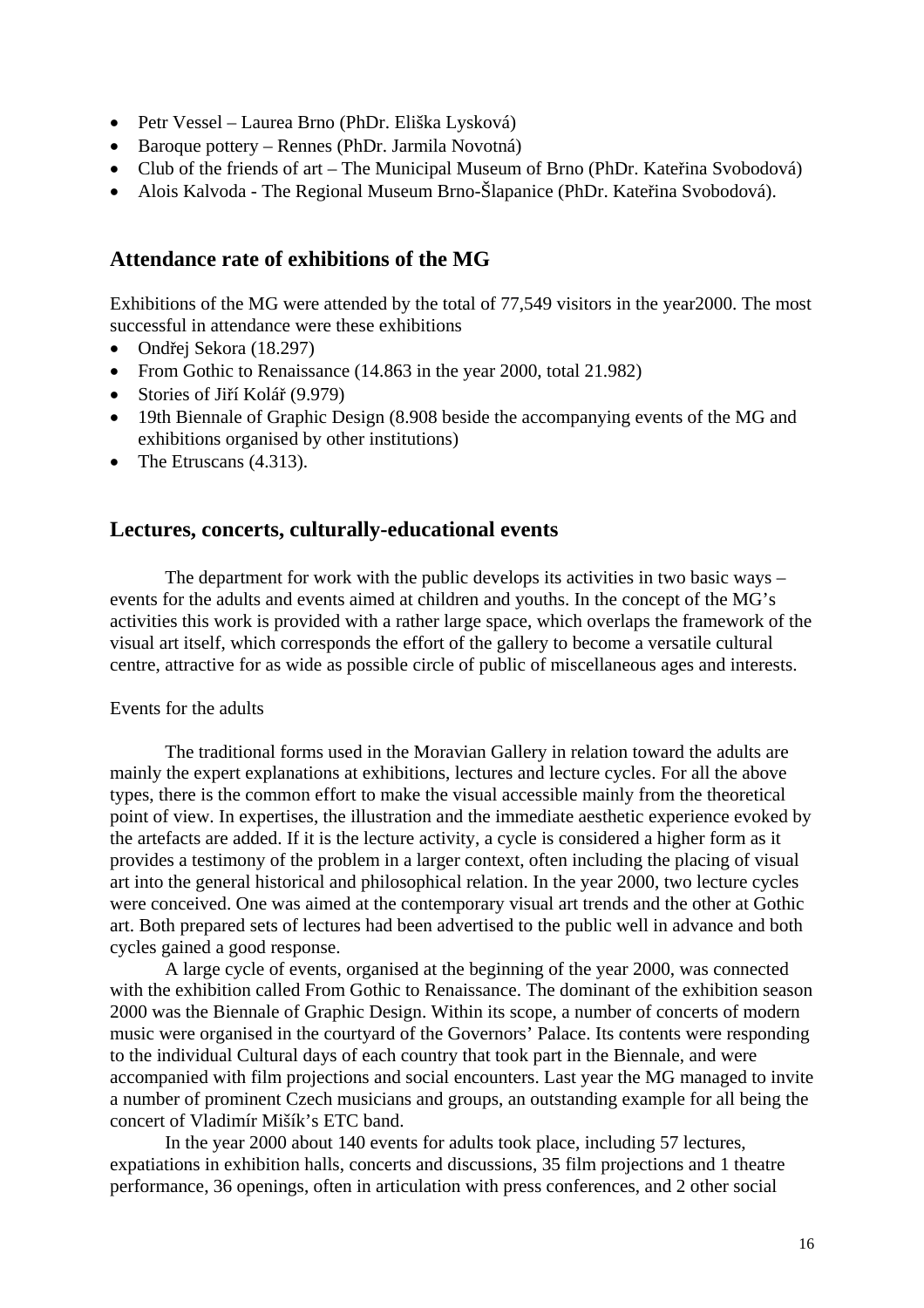events – The Soirée of the MG and a Tea ritual. Although we have been trying to create the programme attractive enough for all age groups, it proves that most of the visitors are students or retired people, which affirms the presumption most people are concerned with visual art only during certain life epochs. Most often it is in youth when it is rather interest connected with profession, and later in the old age when the retired people have more leisure time to spend worthfully. The most problematic group remain the men in middle age who are fully involved in their work and spend the remaining leisure time in different way than following visual art. For these reasons it is necessary to look for other ways of offering art to exactly this social category.

Survey of events for the adults:

| Date     | Number of      | Topic                                                                                                         |
|----------|----------------|---------------------------------------------------------------------------------------------------------------|
|          | visitors       |                                                                                                               |
| 6.1.     | 35             | The so-called Master of the Rajhrad altar – M. Bartlová                                                       |
| 13.1.    | 45             | Religious architecture in southern Moravia - P. Kroupa                                                        |
| 20.1.    | 35             | From Gothic to Renaissance – excursion with explication by Z.                                                 |
|          |                | Peloušková                                                                                                    |
| 20.1.    | 18             | Gothic embroidery - E. Lysková                                                                                |
| 25.1.    | 140            | Tibia - Cabbage-rose                                                                                          |
| 9.2.     | 40             | From Gothic to Renaissance - excursion with explication by G.                                                 |
|          |                | Matoušová                                                                                                     |
| 10.2.    | 25             | Goldsmithery and liturgy in Moravia 1400-1500 - D. Stehlíková                                                 |
| 12.2.    | 200            | Medieval divertissement - social evening                                                                      |
| 17.2.    | 30             | Visual art of the Olomouc region in the Middle ages- I. Hlobil                                                |
| $24.2 -$ | 150            | International symposium - Autumn of the Middle ages                                                           |
| 25.2.    |                |                                                                                                               |
| 2.3.     | 18             |                                                                                                               |
| 8.3.     | 45             | Medieval tapestry – E. Lysková<br>From Gothic to Renaissance – excursion with explication by Z.<br>Peloušková |
| 11.3.    | 80             | From Gothic to Renaissance - excursion with explication by K.<br>Chamonikola, Z. Peloušková                   |
| 11.3.    | 30             | The voice of wood and other instruments – concert of the RE<br>ensemble                                       |
| 12.3.    | 150            | From Gothic to Renaissance – excursion with explication by K.<br>Chamonikola, M. Nečasová                     |
| 12.3.    | 250            | Schola Gregoriana Pragensis                                                                                   |
| 18.4.    | 90             | Rennes and Brittany - J. Vighetti                                                                             |
| 19.4.    | 30             | Vranov stoneware – excursion with explication by J. Novotná                                                   |
| 20.4.    | $\overline{4}$ | Vranov stoneware manufactory-L. Šturc                                                                         |
| 14.5.    | 25             | Sunday tea party at three - H. Šrubařová, G. Ježková                                                          |
| 16.5.    | 20             | Stoneware from Vranov nad Dyjí – J. Kybalová                                                                  |
| 22.6.    | 250            | $\dot{S}$ vihadlo – concert                                                                                   |
| 23.6.    | 60             | Lehká noha – concert                                                                                          |
| 29.6.    | 120            | The End of the Sheikhs in Bohemmia, commedia dell'arte -                                                      |

The Governors' Palace, Moravské nám. 1a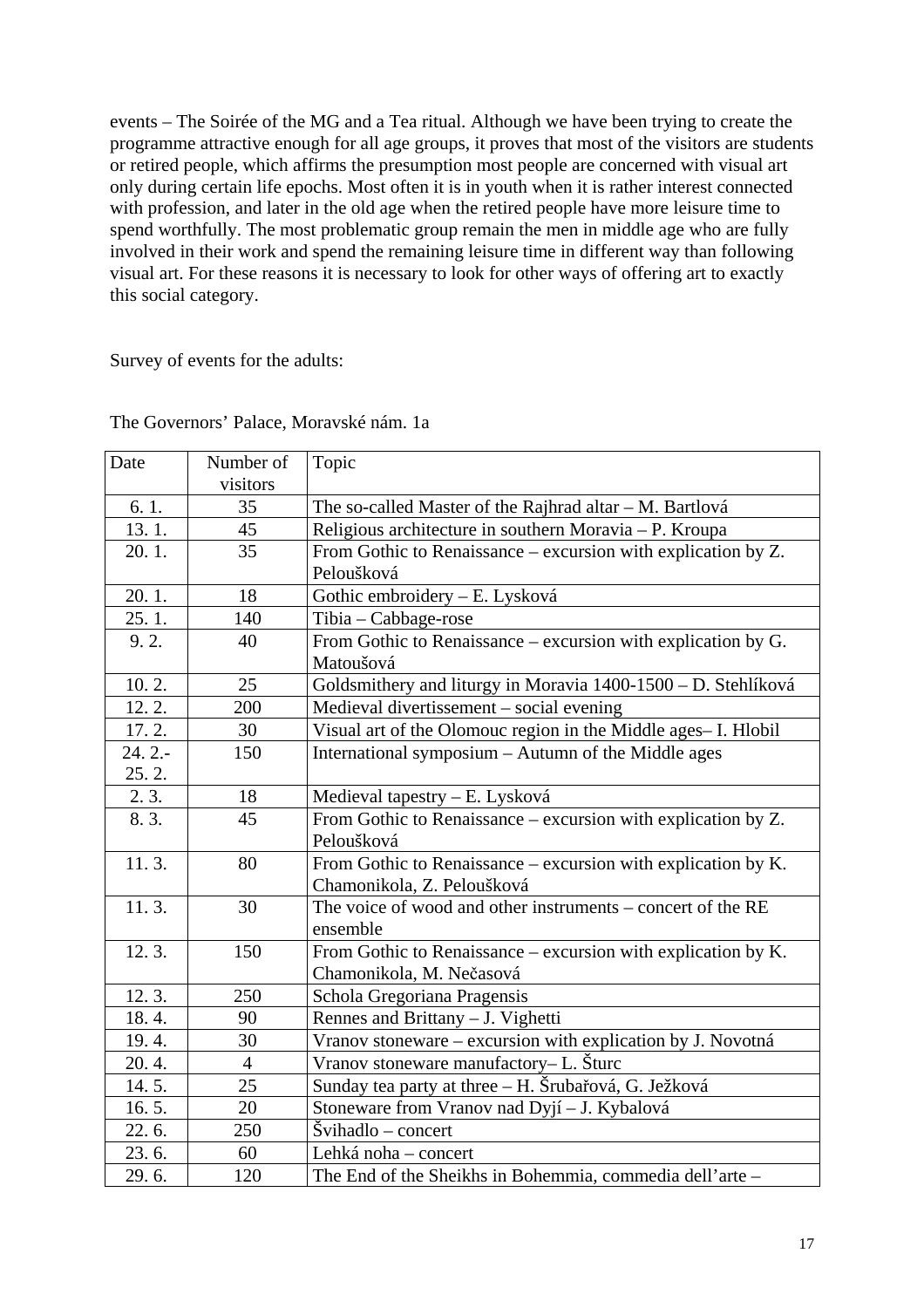|        |      | theatre                                                            |
|--------|------|--------------------------------------------------------------------|
| 30.6.  | 230  | Michal Pavlíček a Big Heads – concert                              |
| 14.7.  | 150  | Celtic music – Yves Guélou                                         |
| 21.7.  | 400  | Čankišou – Music of the Čanki people                               |
| 27.7.  | 50   | Loops – German performance                                         |
| 4.8.   | 320  | Vladimír Mišík and ETC – concert                                   |
| 8.9.   | 65   | Japanese tea ritual – Robin Heřman                                 |
| 15.9.  | 120  | TARA FUKI - concert                                                |
| 22.9.  | 100  | Pavel Fajt - concert                                               |
| 26.9.  | 200  | Jan Spálený and ASPM – concert                                     |
| 11.10. | 45   | Excursion of the Etruscans exhibition with the explication by M.   |
|        |      | Pardyová                                                           |
| 19.10. | 45   | The Etruscans, different from other nations – lecture by J. Bouzek |
| 24.10. | 39   | The Etruscans and their relation toward the Greek art - lecture by |
|        |      | M. Pardyová                                                        |
| 16.11. | 40   | The Etruscan art – lecture by M. Dufková                           |
| 14.12. | 10   | What has remained of Raffaelo? – lecture by Z. Kazlepka            |
| 19.12. | 30   | Gems of our collections; What is coming next year $-K$ .           |
|        |      | Holešovský, K. Chamonikola                                         |
| 19.12. | 100  | Tibet and guests – unplugged - concert                             |
| Total: | 3834 |                                                                    |

# The Pražák Palace, Husova 18

| Date   | Number of | Topic                                                                |
|--------|-----------|----------------------------------------------------------------------|
|        | visitors  |                                                                      |
| 16.2.  | 35        | Czech official culture of the $50's - T$ . Petišková                 |
| 23.2.  | 40        | Lyrical abstraction and informal expressions in international art -  |
|        |           | M. Nešlehová                                                         |
| 15.3.  | 22        | Informal expressions in international art - M. Nešlehová             |
| 16.3.  | 45        | Contemporary problems of politics, culture and moral in Italy $-J$ . |
|        |           | Holub (in co-operation with the Association of the friends of Italy) |
| 23.3.  | 60        | Homage to Borromini III. - J. Kroupa                                 |
| 29.3.  | 60        | After-war American Art - T. Pospiszyl                                |
| 4.4.   | 15        | Discussion with Ondřej J. Sekora                                     |
| 12.4.  | 30        | Kinetic $art - M$ . Dobeš                                            |
| 26.4.  | 60        | European and Czech surrealism - A. Nádvorníková                      |
| 10.5.  | 11        | The language of geometry $-J.$ Valoch                                |
| 18.5.  | 21        | Catholic modern movement through the eyes of theological history     |
|        |           | - J. Hanuš                                                           |
| 22.5.  | 10        | Concert of contemporary music – D. Dlouhý, J. Bobak                  |
| 25.5.  | 15        | The captives of stars and dreams – an excursion with explication by  |
|        |           | A. Filip                                                             |
| 31.5.  | 20        | Iconography of archetypes – V. Čiháková-Noshiro                      |
| 7.6.   | 17        | Struggles and polemic of the catholic modern movement $-E$ . Burget  |
| 5.10.  | 20        | The art of collage – lecture by J. Machalický                        |
| 12.10. | 100       | Inspiration of Jindřich Svoboda – film projection and a discussion   |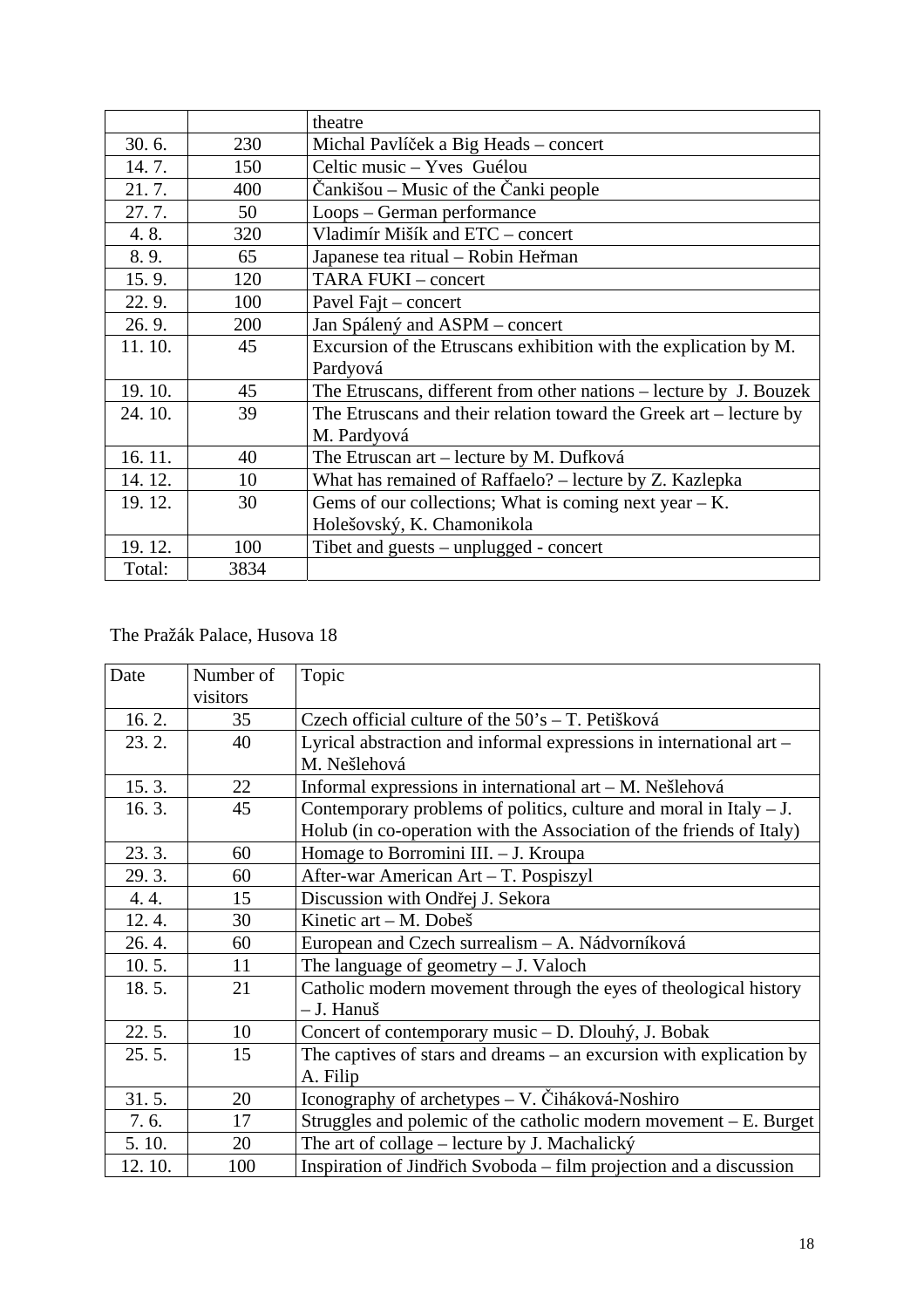|        |     | with J. Svoboda and film director J. Šuda                           |
|--------|-----|---------------------------------------------------------------------|
| 17.10. | 20  | Excursion of the exhibition Stories of J. Kolář with an explication |
|        |     | by A. Krkošková                                                     |
| 15.11. | 50  | Word and a picture – collages of J. Kolář – Excursion of the        |
|        |     | exhibition with an explication by M. Bergmannová                    |
| 29.11. | 50  | The newest trends in furniture design – lecture by D. Koudelková    |
| Total: | 821 |                                                                     |

Film projection, partly organised in co-operation with the Podobrazy jazz café, Moravské nám. 1a

| Date   | Number of | Name                                          |  |
|--------|-----------|-----------------------------------------------|--|
|        | visitors  |                                               |  |
| 18.1.  | 100       | Sedmá pečeť                                   |  |
| 29.2.  | 50        | Tváří v tvář                                  |  |
| 7.3.   | 75        | Andrej Rublev                                 |  |
| 14.3.  | 45        | Pramen panny                                  |  |
| 18.4.  | 12        | <b>Mikrokosmos</b>                            |  |
| 23.5.  | 15        | Deník venkovského faráře                      |  |
| 13.6.  | 5         | A co dále, Baltazare?                         |  |
| 23.6.  | 13        | Videoprojection of American avant-garde films |  |
| 14.7.  | 15        | 451° Farenheita                               |  |
| 14.7.  | 60        | Leon                                          |  |
| 14.7.  | 60        | Magická hlubina                               |  |
| 21.7.  | 13        | Společník boha                                |  |
| 21.7.  | 13        | Vlčí tlama                                    |  |
| 21.7.  | 13        | Spadlí z nebe                                 |  |
| 27.7.  | 10        | Videoprojection of German independent films   |  |
| 4.8.   | 15        | Ovoce stromů rajských jíme                    |  |
| 4.8.   | 20        | Adelheid                                      |  |
| 20.8.  | 40        | Uražení a ponížení                            |  |
| 20.8.  | 40        | Poslední dny posledního cara                  |  |
| 20.8.  | 60        | Reminiscence                                  |  |
| 25.8.  | 10        | Short films by Z. Huszárik                    |  |
| 25.8.  | 15        | Sindibád                                      |  |
| 25.8.  | 20        | Malířův svět                                  |  |
| 1.9.   | 13        | Obchod na korze                               |  |
| 1.9.   | 13        | Slávnosť v botanickej záhradě                 |  |
| 1.9.   | 13        | L'alie pol'né                                 |  |
| 8.9.   | 30        | Rašómon                                       |  |
| 8.9.   | 60        | Sedm samurajů                                 |  |
| 15.9.  | 20        | Popel a démant                                |  |
| 15.9.  | 25        | Bez znecitlivění                              |  |
| 15.9.  | 30        | Veselka                                       |  |
| 15.9.  | 40        | Vše na prodej                                 |  |
| 22.9.  | 10        | Austrian experimental film                    |  |
| 21.11. | 15        | The Etruscans – false mysteries               |  |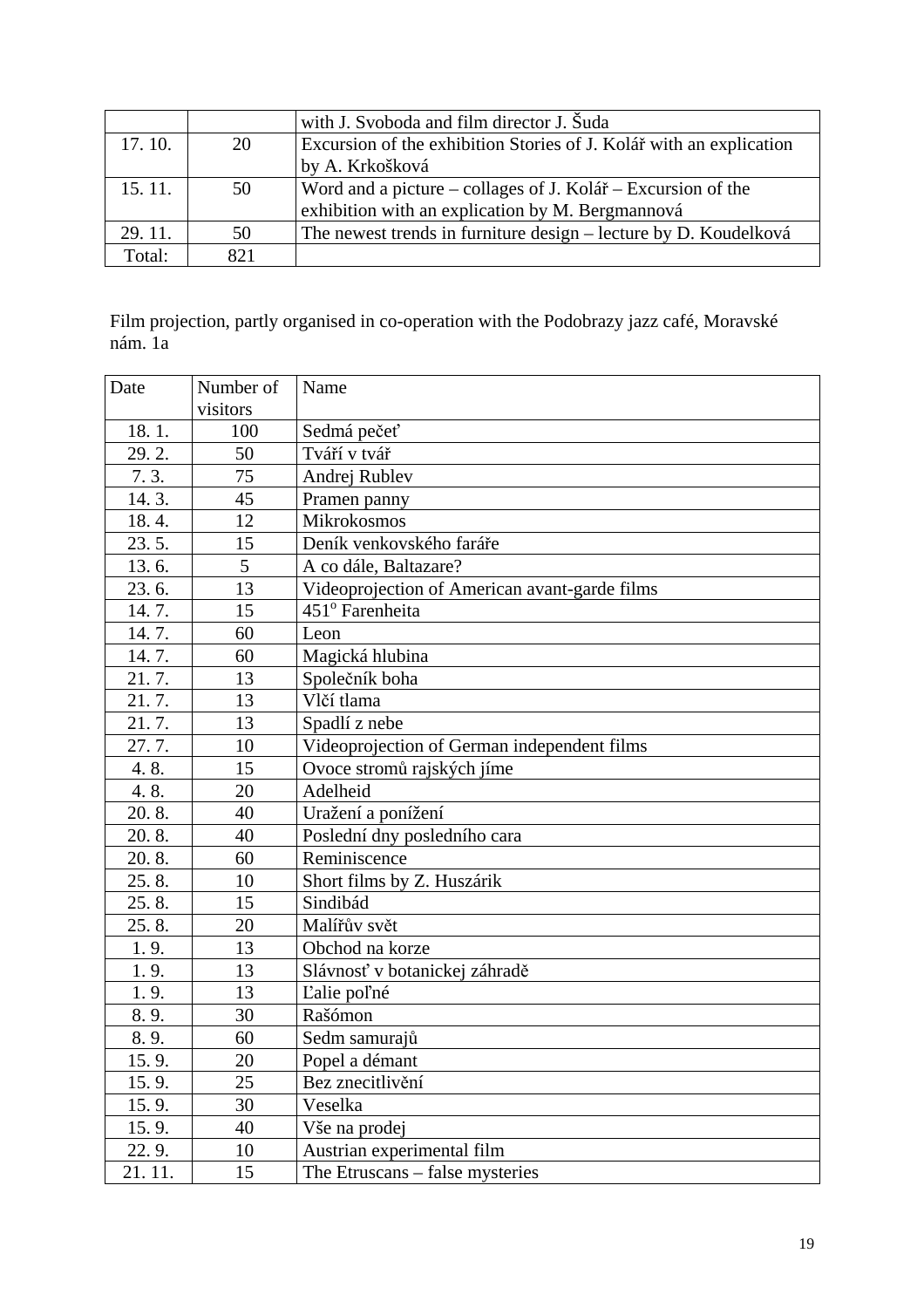| 26.11. | 60   | In the footsteps of the Etruscans – Projection with a commentary M.<br>Nejezchleba |
|--------|------|------------------------------------------------------------------------------------|
| Total: | 1048 |                                                                                    |

Events designed for children

Work with children has a tradition of over twenty years in the Moravian Gallery. At the beginning it was only school-oriented, limited to theoretical explication, which were, according to their capabilities and interests, lectured by individual collection curators. The offer was only elective pursuant the regulations of the Pedagogical institute. Later, after the creating of the lecturers' department a mainly the Children's studio, this activity spread by further forms leading to its own art projects and expression. This way, the visual art animations, the Saturday workshops for children and summer courses for wide public became quite commonplace.

The largest group of children comes to the gallery mainly through school for complementary education. The offer of lessons is prepared in co-operation with the pedagogical centre and the bureau of education at the City council of Brno. During the long time of existence it was brought to perfection formally and is suitable for schools as well as employees of the Moravian Gallery. In relation to schools, the activities of the Moravian Gallery got complicated in 1998 when the closing time was amplified by one more working day (Tuesdays), which in practice limits the possibilities of school visits to only three days. So it often happens that it is not possible to satisfy the pedagogues' interest in the visits of the MG. The basis of the programmes for the complementary education is the effort for the immediate contact of children with visual art. It is a set of animations when children, through the experience of contact with the original artwork, are directed toward their own independent visual work. The lecturer activities raise this way the new visitors of the Moravian Gallery for the relation toward visual art and pass the knowledge of our cultural heritage.

It is often this activity that can be the significant moment for the formation of a constant relation toward art. Chiefly, it is necessary to open the ways to contemporary art, which often seem little communicatory also to adult visitors and hard to grasp because the contemporary artists present either purely subjective messages in their works, or contrawise, very complex intellectual constructions, often philosophical or referring to a social context, and on the top of it they express themselves through non-traditional techniques (installation, video art, electronic art, multimedia). It is surprising how children, despite the above limitations, are more open to the perception of the contemporary art than the adults, react upon it without superstition and spontaneously agree to the play, which the artwork is offering them. The children's studio differs, despite its art orientation, from the basic schools of art by being non-selective, which in practice means that it is open to all children without any admission exams regarding talent or any other criteria. With its activity, designed mainly for the children's leisure time, it complements the traditional education system. With its specific orientation, it amplifies the possibilities of after-school activities and gradually it has become an indispensable complement of art education. The interest in the studio's products is higher than the possibilities of the Moravian Gallery's employees allow, and therefore the publicity is very limited.

For those reasons, also another activity was started including independent installations in the Children's studio, the so-called Surprises. It is an effort to introduce the children through simple means to the basic principles of visual art – space, composition, colour and light. The individual events were open to children and parents an to the wide public during one month, when it was possible to verify in practice some of the possibilities of use of certain means while creating visual art.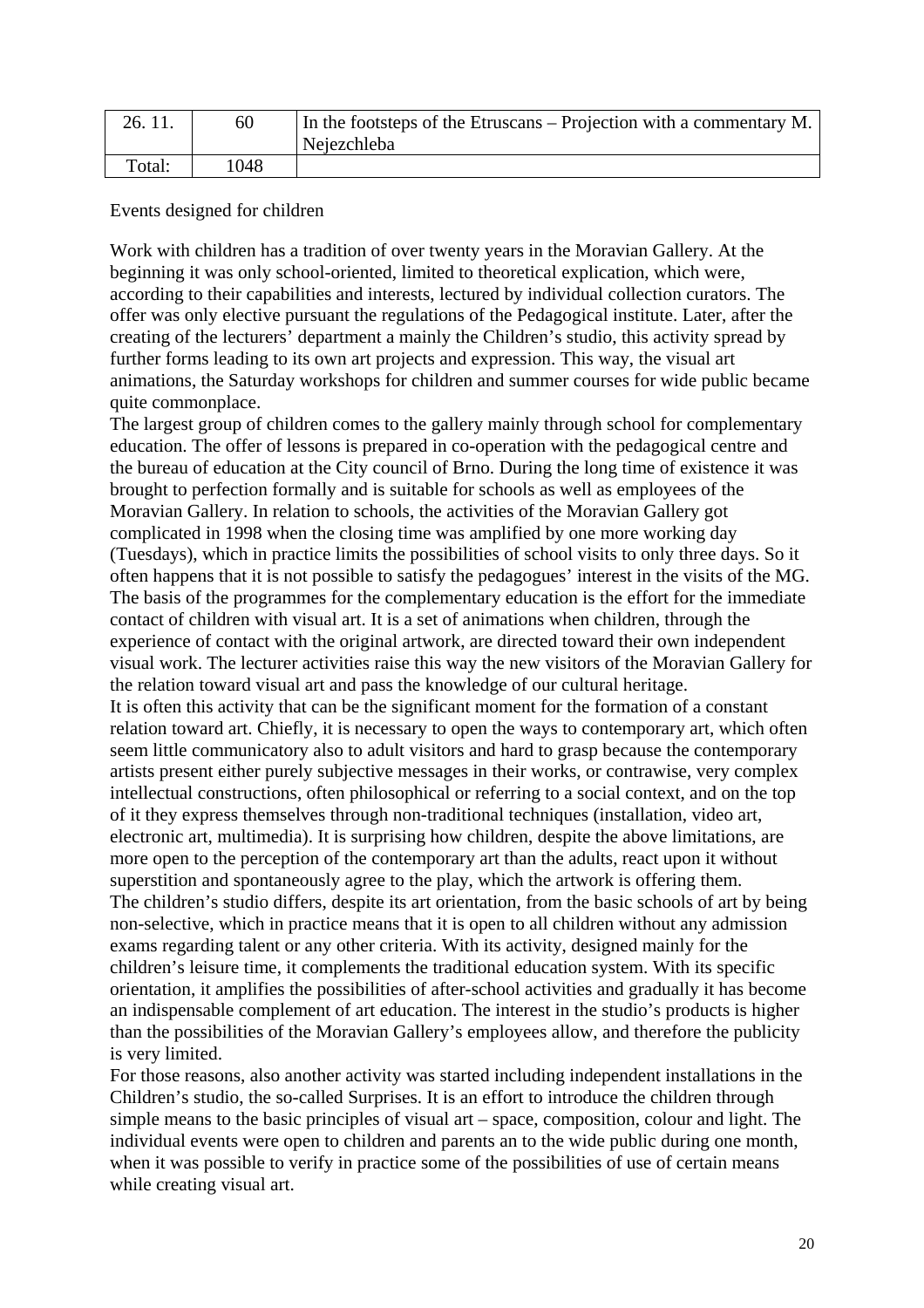Almost unique activities in comparison to other institutions of similar polarisation are the summer courses, which took place for the first time in 1994. Children mainly from Brno come to the summer sources to worthfully and restfully spend the vacation days. The basis of the course is work on a visual project, both joint and individual, visits to studios of significant artists, connected with a pleasant trip to the environs or their own installations of the already finished works in an interesting natural ambient. Each course, which always has a clearly identified topic, connected with the actual exhibitions taking place at the Moravian Gallery, is attended by the maximum of twenty children, who live their holiday adventures together and keep the unforgettable experiences in memory. Also in this case it is not possible to satisfy the interest of all aspirants.

In the year 2000 two courses took place under the patronage of the City council of Brno. The first, called The Colour Encyclopaedia, immediately articulated with the Biennale of Graphic Design and besides, 5 children from the SOS children's villages took part in it. The other course was inspired by light around us and in visual art. Both courses were concluded with installations of the results and creative compositions in the Governors' and Pražák palace.

A survey of events for children and youths

| Date          | Number of | Topic                      |
|---------------|-----------|----------------------------|
|               | visitors  |                            |
| Do 9.1.       | 100       | Surprise No. $1 - Space^*$ |
| $18.1 - 29.2$ | 250       | Surprise No. $2 - Print*$  |
| Do 23.4.      | 300       | Picnic*                    |
| $9.5 - 30.6$  | 300       | Surprise No. $3 - Light*$  |
| Total:        | 950       |                            |

Children's studio – installations

\*Numbers of visitors are only estimated

Children's studio – accompanying, specialised and Sunday events; summer courses

| Date            | Number of | Topic                                                 |
|-----------------|-----------|-------------------------------------------------------|
|                 | visitors  |                                                       |
| 15.1.           | 16        | Painting on glass                                     |
| 5.2.            | 30        | Gothic panel painting                                 |
| 11.3.           | 15        | Voice of wood                                         |
| 25.3.           | 15        | Ant Ferda is expecting you                            |
| 2.6.            | 120       | Painted silk – Grammar school Šlapanice               |
| 15.4.           | 10        | Beautiful and useful                                  |
| 13.5.           | 10        | About the indistinctiveness                           |
| 3.6.            | 11        | LOBs?                                                 |
| $17.7 - 21.7$ . | 20        | Colour encyclopaedia                                  |
| $24.9 - 28.9$ . | 20        | Light                                                 |
| 30.9.           | 8         | Questions - Dorota Sadovská                           |
| 19.10.          | 40        | Creating space – lecture by Y. Ferencová              |
| 21.10.          | 22        | "Usage instructions" - J. Kolář                       |
| 25.11.          | 35        | Who were the Etruscans                                |
| 6.12.           | 60        | Nuts for Barbara – compose lesson of J. Kroupa and M. |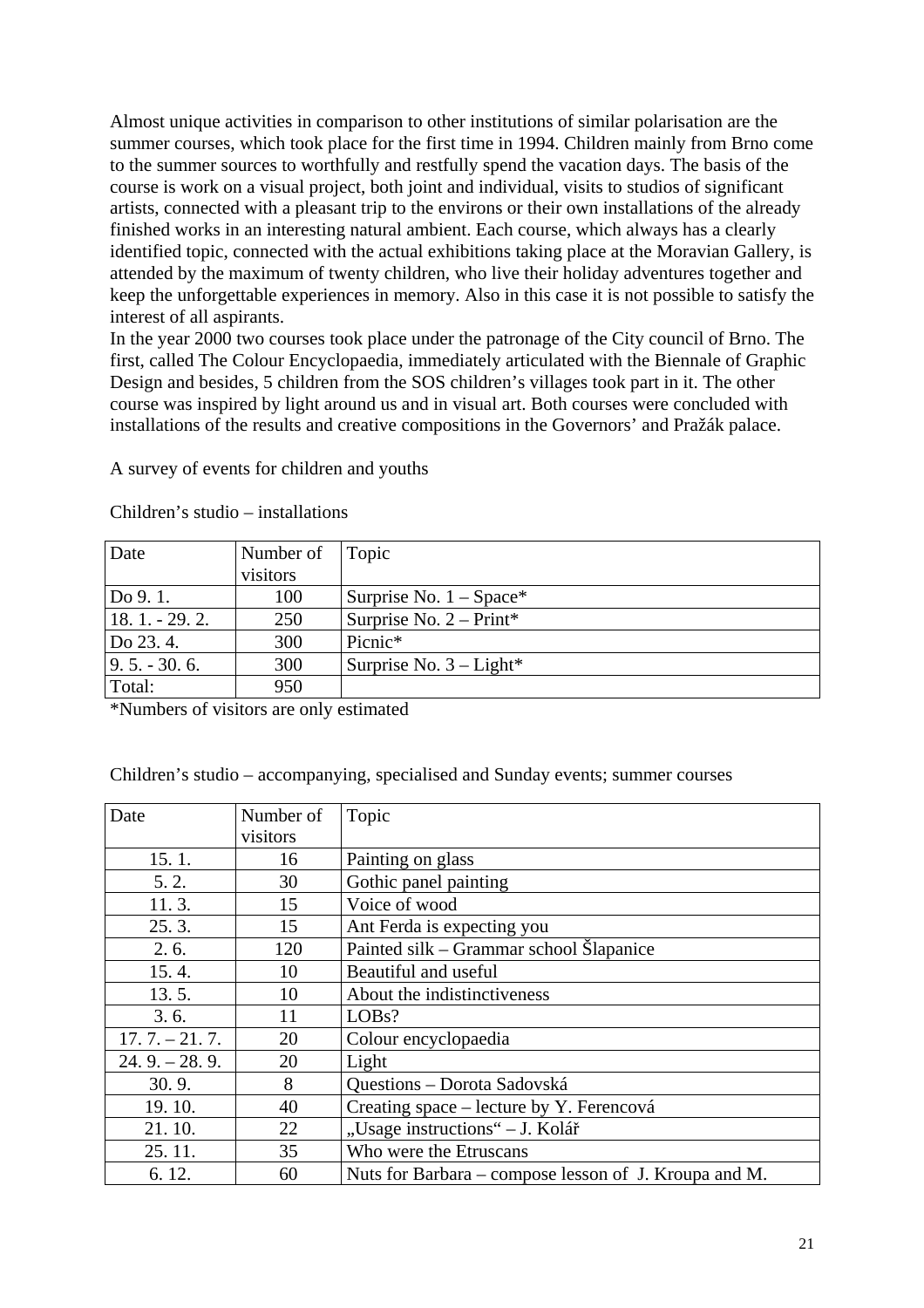|                                                  |     | Štědroň    |
|--------------------------------------------------|-----|------------|
| 1 <sub>0</sub><br>10.<br>$\overline{\mathbf{r}}$ | 10  | Melancholy |
| Total:                                           | 448 |            |

### Complementary education and lessons for youths

| The Governors' Palace, Moravské nám. 1a |  |  |  |  |
|-----------------------------------------|--|--|--|--|
|-----------------------------------------|--|--|--|--|

| Number of      | Number of | Topic                                                      |
|----------------|-----------|------------------------------------------------------------|
| lessons        | visitors  |                                                            |
| 14             | 298       | Pilgram                                                    |
| 9              | 174       | Gothic panel painting                                      |
| 10             | 206       | What the things tell about                                 |
| 8              | 165       | What is Gothic                                             |
| 11             | 205       | Lifestyle of the Middle Ages                               |
| 22             | 454       | Hand-written book                                          |
| 42             | 1184      | From Gothic to Renaissance – excursion with an explication |
| 4              | 17        | From Gothic to Renaissance – explication for the blind     |
| 13             | 238       | Stoneware                                                  |
| $\overline{2}$ | 55        | 19th Biennale of Graphic Design – excursion with an        |
|                |           | explication                                                |
| 39             | 831       | The Etruscans                                              |
| Total:         | 3827      |                                                            |

# The Pražák Palace, Husova 18

| Number of      | Number of | Topic                                                |
|----------------|-----------|------------------------------------------------------|
| lessons        | visitors  |                                                      |
| 3              | 56        | D. Chatrný, S. Kolíbal                               |
| 10             | 186       | A. Šimotová, E. Kmentová                             |
| 21             | 677       | Explication in the permanent exhibition at the PP    |
| 9              | 160       | I. Chatrný, J. Kubíček                               |
| 8              | 152       | P. Rudolf, V. Sedláková                              |
| 4              | 80        | H. Demartini, M. Dobeš                               |
| 5              | 91        | V. Boštík, V. Cigler                                 |
| $\overline{2}$ | 35        | The Captives of Stars and Dreams – excursion with an |
|                |           | explication                                          |
| 14             | 242       | Dorota Sadovská                                      |
| 77             | 1540      | Jiří Kolář                                           |
| Total:         | 3219      |                                                      |

In the year 2000 the lessons for children and youths were attended by 8,444 visitors, the events for the adults were attended by 13,500 visitors, in total the events for the public recorded the interest of 21,944 visitors, which is undoubtedly a significant success of the Moravian Gallery in its effort to address the widest possible public.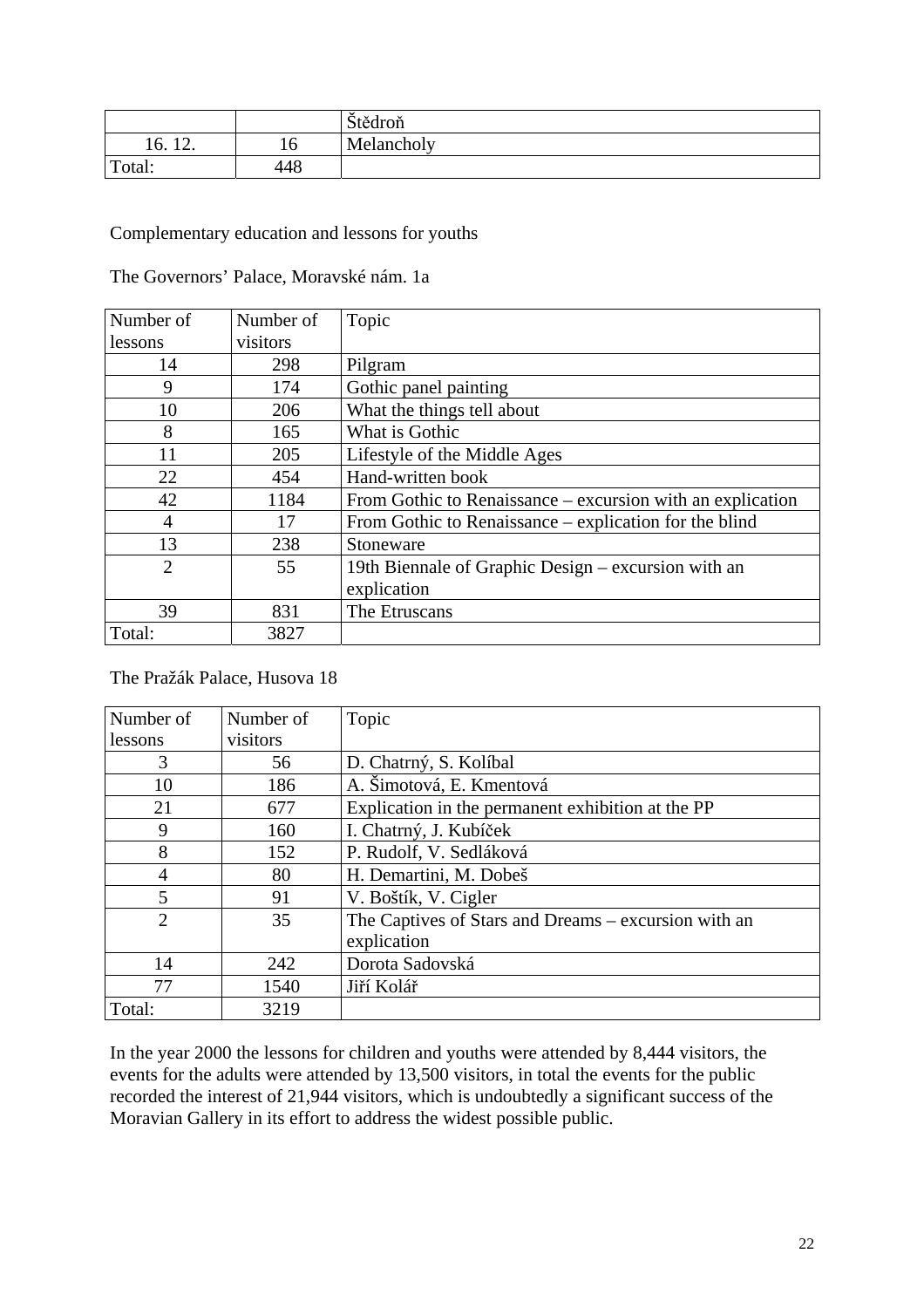# **The Theophil Hansen gallery shop**

Since 1999, the Theophil Hansen gallery shop located by the entrance of the Pražák Palace provides its services to those interested in visual art. It offers the visitors a selection of publications on visual art, history, philosophy, compact discs of serious music, videotapes, posters, reproductions, postcards and artistic items by contemporary artists.

# **Podobrazy jazz café**

Also the café on the premises of the Governors' Palace tries to contribute to visitors' comfort. It offers not only a pleasant place for rest and refreshment, but also a cultural environment with its own offer of chamber exhibitions, alternative jazz music and discussion club. The Moravian Gallery uses the services of the café also during social events and co-operates with it on the preparation of film projections and concerts.

# **The Association of Friends of the Moravian Gallery in Brno**

The Association of Friends of the Moravian Gallery was founded in 1998 with the intention to unite the aficionados of visual art to join in the activities of the Moravian Gallery. Its activity is aimed at organising of creative and theoretical symposia on visual art, study trips, exhibitions and other events. The members of the associations obtain regularly entire information on exhibitions, programmes of the MG and advice on reductions on prices of catalogues and other printed matter. In December a friendly encounter of the members of the association with the director of the Moravian Gallery PhDr. Kaliopi Chamonikola and the president of the Association Mgr. Ivo Binder. In the year 2000, the Association of friends granted the **Michal Ranný award**. The first laureate of the award became Dalibor Chatrný, whose exhibition Chance of a meeting was inaugurated at the same time. The festive decoration act was attended by celebrities and members of the honorary presidium of the Association of friends of the MG, e.g. Meda Mládková and Jindřich Štreit. The award, the sense of which is the stimulation and support of the creative efforts of the artists is at the same time a memory of a significant personality of Czech visual art of the 60's and 70's - Michal Ranný, whose premature death smote Czech art roughly.

An important event of the Association of friends of the MG was the project **Brno plein air 2000.** Under this name the first sculptural symposium took place in 1998, initiated by the inhabitants of the Brno borough of Bystrc. The sculptures created within the scope of the symposium still decorate the popular recreation area around the Brno lake. In 1999 the association of friends of the Moravian Gallery joined the hitherto organisers, which were the city of Brno and the borough of Bystrc. The organisers decided that the plein air will have the form of a Biennale and that also artists from Slovakia and Austria will be represented there. Reciprocally, the Czech artists will have the chance to take part in similar events in Slovakia and Austria. Last year the Brno plein air took place from 7th to 21st September 2000 and four artists took part in it: Norbert Maringer of Austria, Anton Čierny of Slovakia, Václav Fiala of Prague and Patrik Vlček of Brno. The results – their works differ vastly from the previous years – objects were created, which are very easily accessible to the public, which one can climb and sit upon and which became part of the landscape. The work of Václav Fiala called The Lifebuoy was launched upon water on the opening day and tugged to a place where it should be anchored in future and left as a floating object. The sculptures of the Austrian artist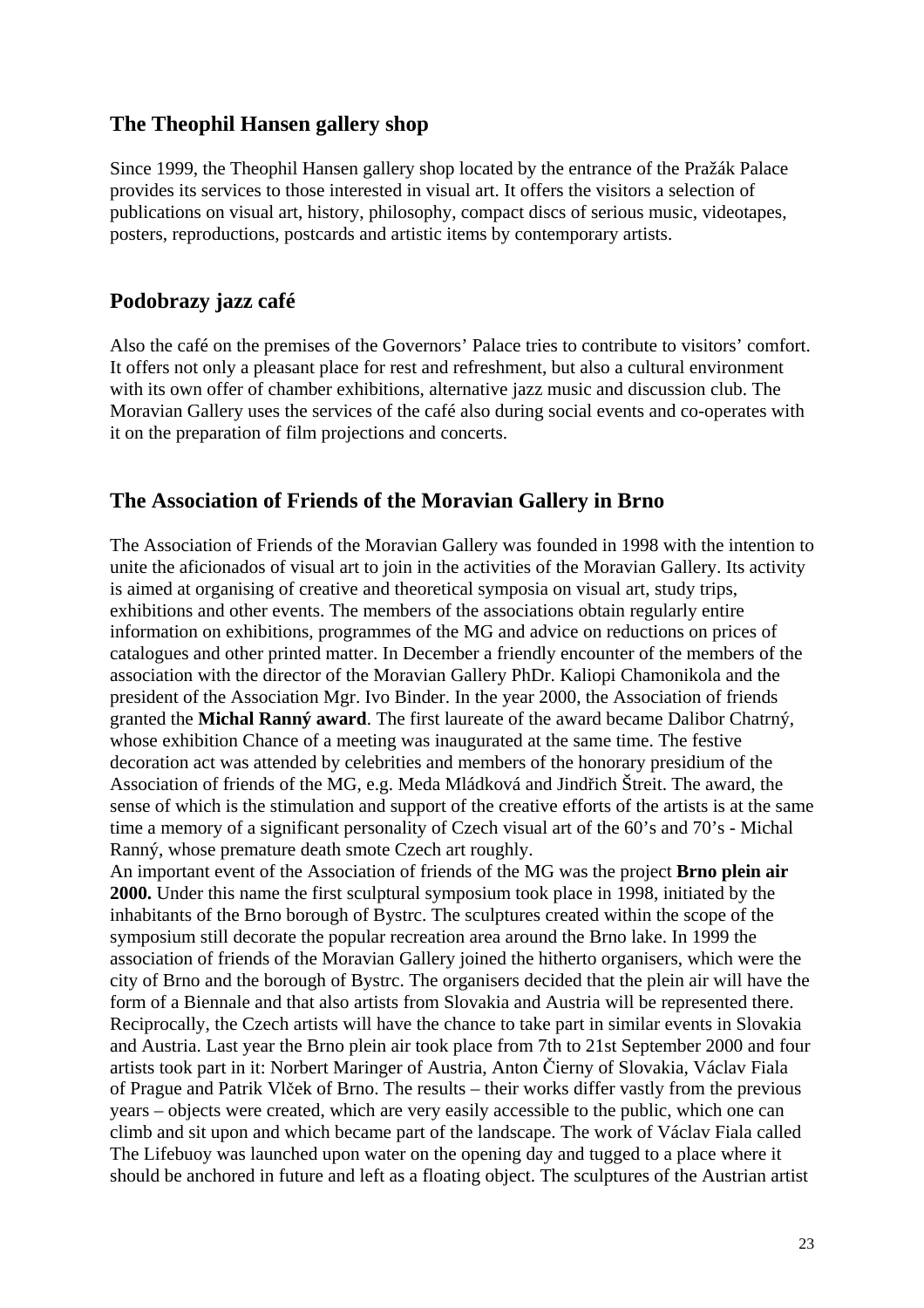Norbert Maringer and Slovak sculptor Anton Čierný found their place in a wooded place by the road. Norbert Maringer roughly chipped five logs that seem to be crawling among the live trees as giant caterpillars. Čierny chipped two large logs into the form of big boats and called them He and She. They symbolise two creatures, who perhaps travel somewhere to life. The exceptional benefit of this event is the direct contact of the widest public the contemporary artwork. The visitors can come during two weeks to discuss with the artists about their intentions, work procedures and principles. Also organised groups come to the area of the docks – students or children from basic or nursery schools. The direct contact and subsequent meetings with artworks on the banks of the lake arouse a new sensitivity toward the natural environment in the visitors of this area. The Brno lake is not only a place of summer rest, for most visitors connected just with consumption of food and beverages, but also a place of contemplation and perception of artefacts placed in nature.

# **Publicity**

The response to the exhibition activity and other activities would not be thinkable without good publicity. Very effective proved to be the placing of TV spots for exhibitions. Also in the year 2000 our co-operation with the Czech TV continued. However, as it is a costly form of publicity, it is possible to broadcast only a narrow selection of spots. In the year 2000 the exhibitions From Gothic to Renaissance, Jiří Kolář and Biennale of Graphic Design were advertised this way. Regular is also our co-operation with the Czech Radio, which provides advertisement to all our main exhibitions; besides, the employees of the MG are guests in many live radio broadcasts on culture, where they have the chance to advice the listeners on the actual activities at the Moravian Gallery. Openings of most exhibitions are accompanied by press conferences, which have reached a regular circle of the interested media people, who appreciate our quality information service. In the year 2000 a permanent co-operation began with the following cultural newsletters: Downtown, Atelier, Metropolis, Reflex, Kam, Česká kultura, Kult. The experience with the co-operation with the regional newspapers is very positive, it is rather worse with the nation-wide press. Although we permanently deliver information on our exhibitions and other activities to their desks, we still encounter lack of interest in cultural events outside Prague and more publicising of our news is only very sporadic. The programmes of the MG released by us monthly have also reached their form. A common part of our publicity service is the putting out of posters; quite effective proved to be the placing of leaflets into advertisement boards in means of public transport. In the year 2000 there were 6 exhibitions advertised this way. Care is continuously put into billboards by the buildings of the MG. During the Biennale we started advertisement through billboards rented in the centre of the town and by the main arrival highways. It proved that in this area we still have not yet got enough experience or financial means. We consider the supply of actual information on the MG on the Internet essential. Due to technical problems, we did not quite manage to fulfil our ideas in this area, and that is why at the end of the year a co-operation was started with a private agency, which should improve and modernise the web pages of the MG.

# **Symposia, conferences, seminars**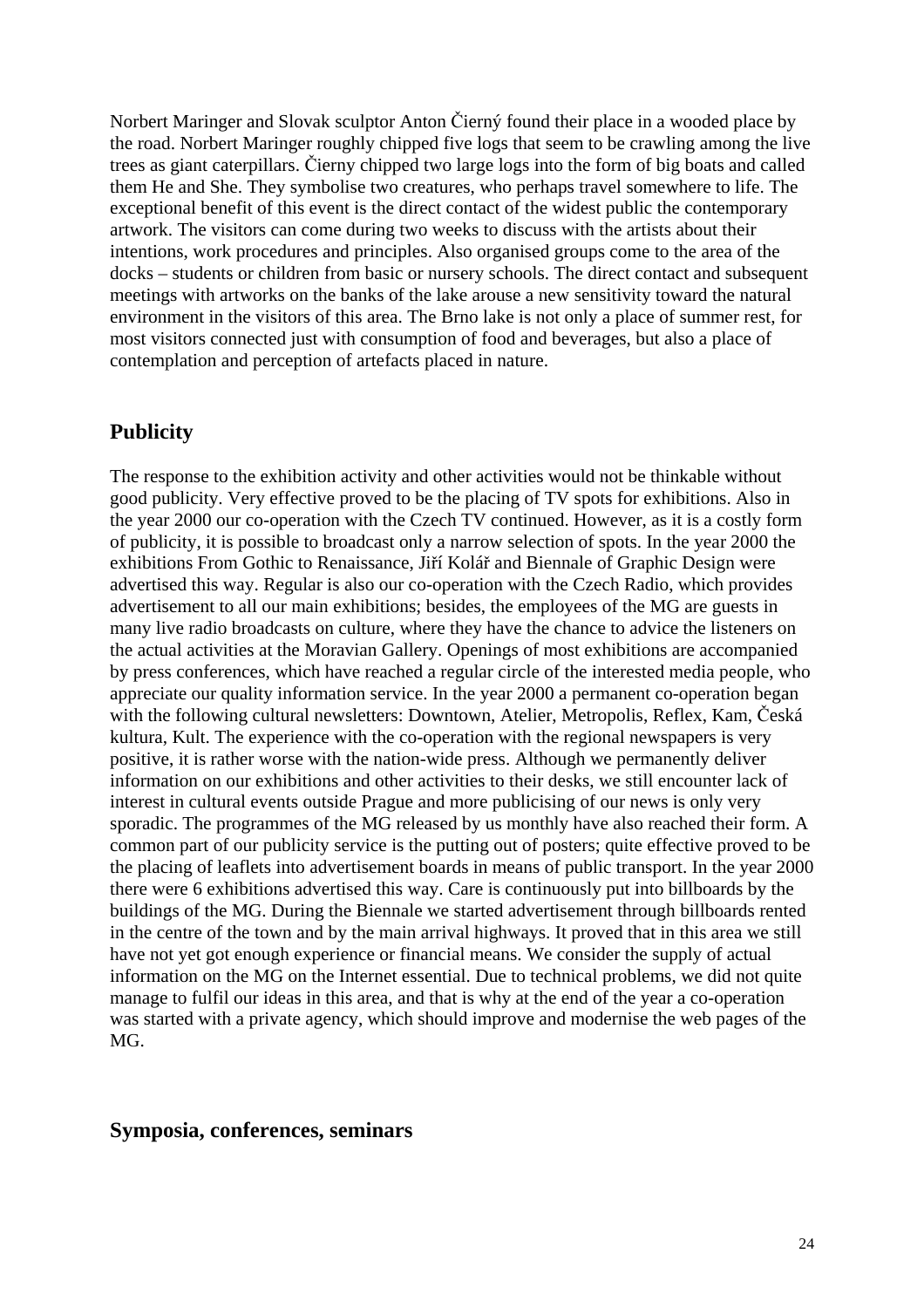**Autumn of the Middle Ages.** Crystallising of geographical territories, municipal culture and processes of origin of local art schools in Central Europe in 15th century – The Governors' Palace – 24th–25th February 2000, 150 participants

The international scientific symposium was the climax of the From Gothic to Renaissance project - Visual culture of Moravia and Silesia 1400-1550. It took place at the end of the exhibition. Many experts were interested in taking part in the symposium engaged in late Gothic and early Renaissance art, not only from the Czech Republic, but also from abroad (Kaliopi Chamonikola, Milena Bartlová, Karel Stejskal, Ivo Hlobil, Jaromír Homolka, Rudolf Chadraba, Petr Kroupa, Jan Royt, Dana Stehlíková, Jiří Kropáček, Jiří Kroupa – all from the Czech Republic, Lothar Schultes, Arthut Saliger, Manfred Koller – Austria, Ivan Gerát – Slovakia, Janos Végh – Hungary, Marius Winzeler – Germany). A number high of quality papers were presented, which tried to view the problem of the Moravian and Silesian art in the 15th century, its specifics as well as the general central European context.

# **Design as an Open Space –** Besední dům, Brno **–** 22nd – 23rd June 2000, 200 participants

The international symposium took place within the scope of the 19th Biennale of Graphic Design Brno 2000. In total 10 papers by prominent creators and theoreticians of international graphic design (Gert Dumbar – Netherlands, Mitsuo Katsui – Japan, Aleš Najbrt – Czech Republic, Rick Poynor – Great Britain, Wang Xu – China, Jan Solpera, PhDr. Jiří Šetlík – Czech Republic, Ootje Oxenaar – Netherlands, Andrej Krátky – Slovakia, Tadeusz Piechura – Poland, Andrei Logvin – Russia) were presented. With both contents and the organisation level, the event can be evaluated as very successful and contributive. Information on the symposium was published in full on the internet pages.

# **Publishing activities**

Publishing activity is a very important index of the professional work of every gallery. Beside the representative Bulletin of the MG issued annually, we try to complement each exhibition with its own accompanying press material. Our wish is to enable the interested visitors a deeper familiarisation with the area of art presented at the exhibitions, and at the same time to prolong the visitors' impressions from the exhibitions also in the environment of their homes. The extent and design of individual depends on the significance and nature of each exhibition, but it is also limited by economic criteria. In smaller exhibition events we therefore prefer simple catalogue sheets, while for the grand exhibition projects we prepare voluminous catalogues, in which we strive for a deeper analysis of the observed problem and a rich inclusion of coloured photographic reproductions of artworks.

Catalogues and periodicals issued at The Moravian Gallery in the year 2000:

# **Bulletin of the Moravian Gallery No. 56** (ISBN 80-7027-102-7)

The 56th Bulletin, issued by the Moravian Gallery in co-operation with the City of Brno, does not limit its span to cultural activities in the MG, Brno or Moravia, but it also strives for the view of visual art and its presentation in wider context. The latest number brings a large inquiry, in which the prominent art theoreticians were asked to express their presumptions and thoughts over the ways, through which the visual art on the turn of the millennium is going.

Professional supervisor: Bronislava Gabrielová. 246 pages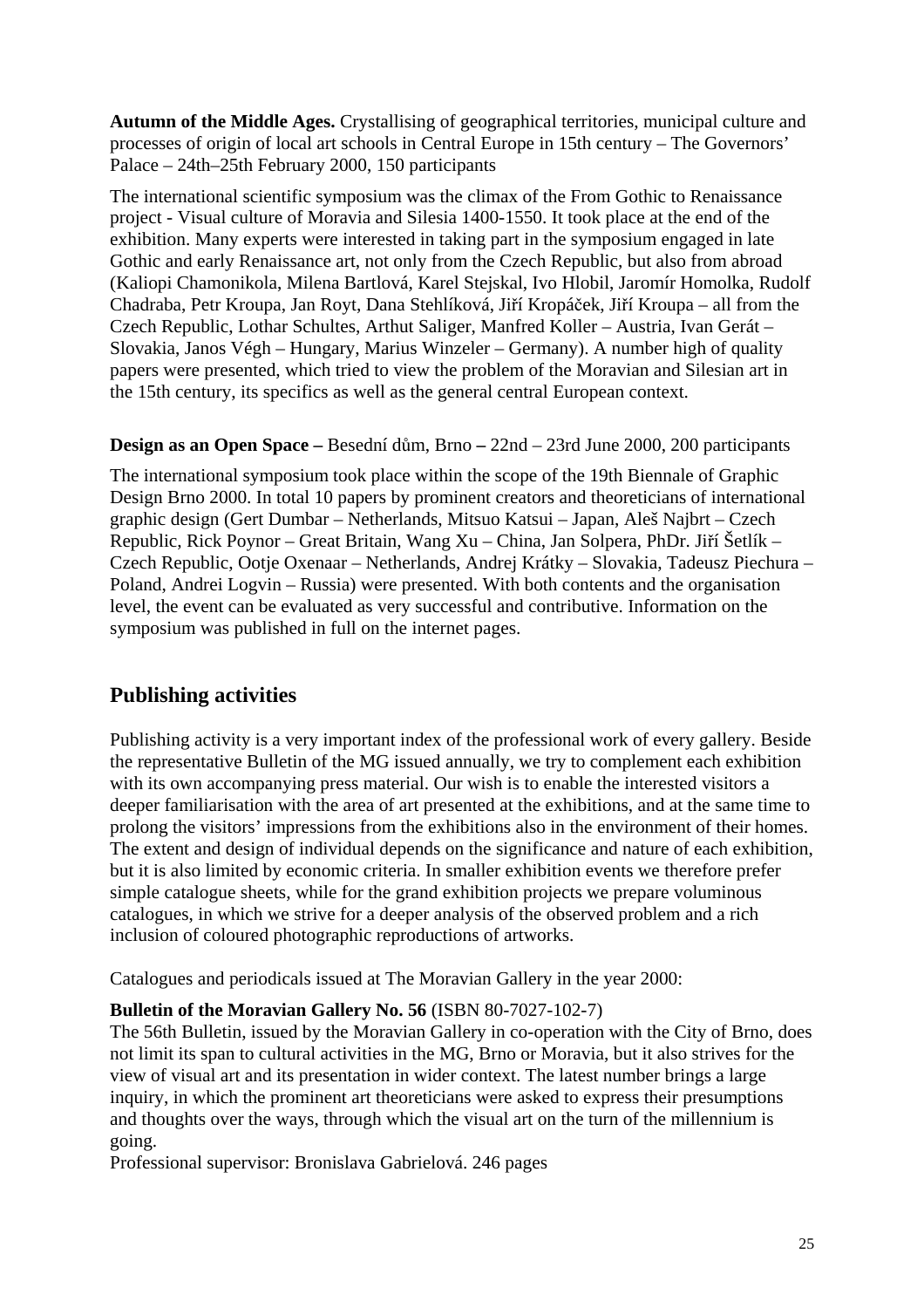**The Captives of Stars and Dreams**. Catholic modern movement and its New Life (Nový život) magazine (1896-1907) (ISBN 80-7027-101-9). 458 pages Catalogue of the exhibition of the same name, issued in co-operation with the Argo publishing house. Text authors: Aleš Filip, Roman Musil, Ivo Binder. The book won the 1st place award in the Libri 2000 contest.

**Us 1948-1989.** Photographs from the collections of the Moravian Gallery in Brno (ISBN 80- 7027-103-5) Catalogue of the exhibition of the same name organised in the year 2000 at the Obecní dům in Prague Text authors: Antonín Dufek, Petr Ingerle, Jana Teplá, and Pavla Minstrová. 71 pages

# **19th International Biennale of Graphic Design Brno 2000** (ISBN 80-7027-104-3)

Catalogue of the pivotal exhibition, in which each artist was represented by biographic data and a reproduction of one work.

Text authors: Kaliopi Chamonikola, Pavel Liška, Marta Sylvestrová, Peter Biľak, Jiří Šetlík, Iva Janáková.

Editor: Alena Martyčáková, 220 pages

# **Marcel Duchamp** (ISBN 80-7027-105-1)

Catalogue of the accompanying exhibition of the Biennale. Text authors: Pavel Liška, Martin Zeiller, 95 pages

# **Melancholy** (ISBN 80-7027-106-X)

Catalogue of the exhibition of the same name. Text authors: Kaliopi Chamonikola, Petr Ingerle, Jiří Kroupa, Vojtěch Lahoda, Karel Thein, 200 pages

Accompanying and informative prints of the MG

Monthly programme leaflets of exhibitions, accompanying and cultural events of the MG in Brno: 11 issues during the year

Catalogue sheets for exhibitions: Dalibor Chatrný – Chance of a meeting, Leonid Ochrymčuk – Pictures from a catalogue, Stories of Jiří Kolář, Melancholy, Darkness and light, Handkerchiefs, Es fiel ein Reif, Hard-boiled Saints. Dorota Sadovská, Madonnas ´99 and Veils. Pavel Mára, Pilgrims. Markéta Luskačová, From photographic salons. Adolf Rossi, Miroslav Machotka – the 90's, Antonín Hinšt, Milan Group, Garden of the Heart. Michal Drobný, Works from Holland.

Invitations to exhibition openings, exhibition and concert posters.

# **Scientific research**

The basis of the professional activity of the Moravian Gallery was naturally the processing of the collection funds and preparation of exhibitions. The integral part of the research was also the observation of wider context, in which the collection items deposited in the Moravian Gallery are classified. That was the main aim of the investigative effort,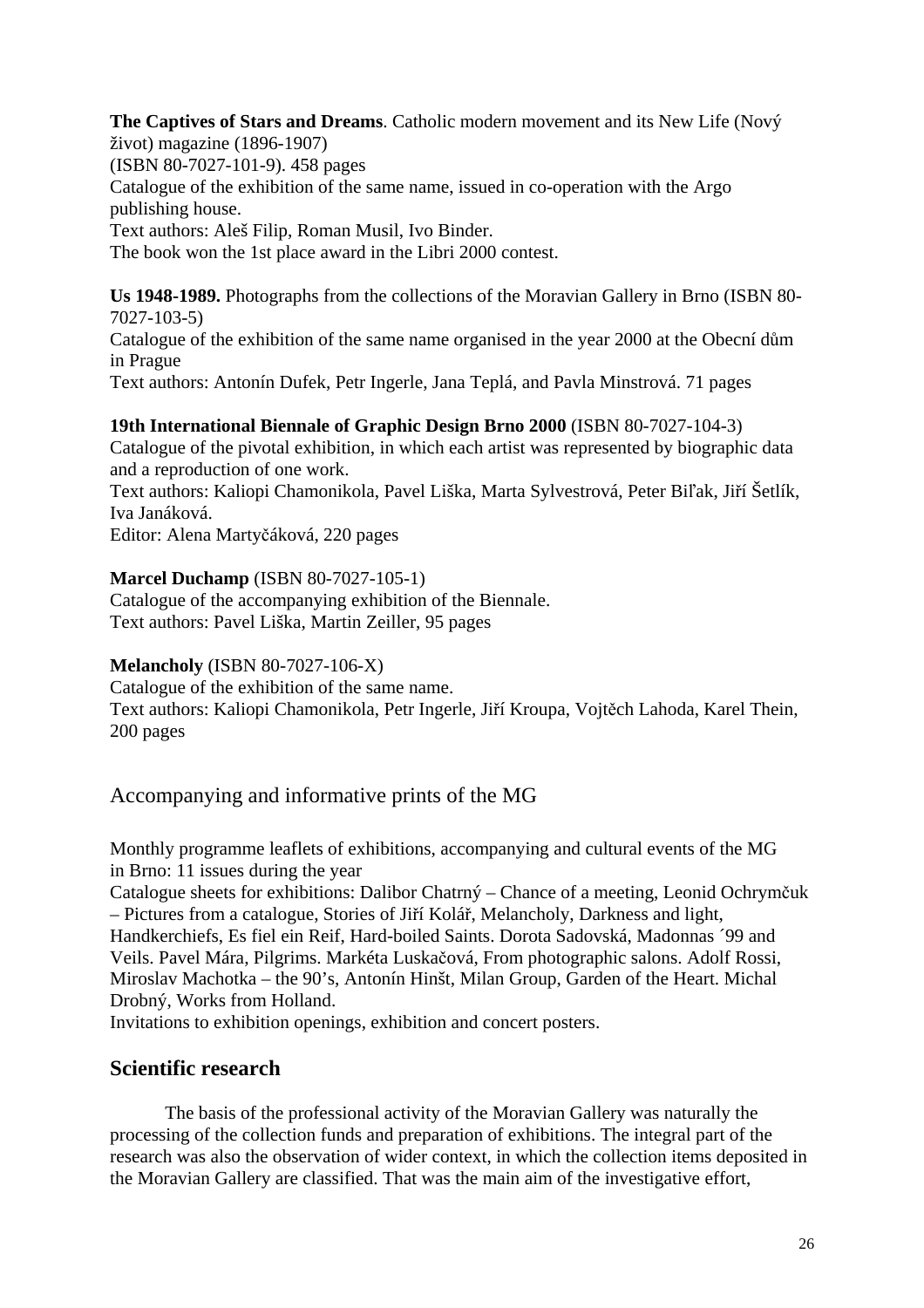supported by the institutional grant of the Ministry of Culture of the Czech Republic, which concentrated upon the studies of artworks of foreign provenience in the Moravian collections.

#### **Studies of artworks of foreign provenience in the Moravian collections**

(grant VaV, identification code MK0F25CEZ000)

The research intent is to fill the hitherto big gaps in our knowledge, to look at our history of culture in All-European context, as our territory was always part of processes taking place in Europe. The collections of the Moravian Gallery offer a unique opportunity for this task of a complex view: in the gallery funds there are collection items of a wide spectrum – from paintings, sculptures, drawings, graphics to collections of applied art, while the works of foreign provenience have a significant share. Especially big quantities represent collection items that come from the artistic regions of Austria, Germany, Netherlands and Italy. The main problems that the individual experts are concentrated upon issue from this reality:

- Medieval art of Austria, Germany and Netherlands in the Moravian collections
- Renaissance furniture from the Netherlands and northern Germany
- Dutch painting of the 15th–18th centuries
- Venetian painting of the 16th–17th centuries in the Czech and Moravian collections
- Austrian painting of the 19th century in the Moravian collections
- German and Austrian Modern Style with the accent upon the works of the Wiener Werkstätte and the Darmstadt Art Colony

Ten expert employees of the MG took part in the task in the year 2000: PhDr. Kaliopi Chamonikola as the main solutionist, and further PhDr. Alena Křížová, PhDr. Ludmila Dufková, Igor Fogaš, akad. mal., Mgr. ing. Zdeněk Kazlepka, PhDr. Dagmar Koudelková, PhDr. Eliška Lysková, PhDr. Jarmila Novotná, Mgr. Zora Wörgötter, PhDr. Kateřina Svobodová and PhDr. Marta Sylvestrová.

The processing of such widely conceived study programme requires a long preparation of several years, contact with literature published world-wide and with specialised centres and researchers abroad, and last but not least also the cognition of foreign museum and gallery collections directly from originals. The public will be informed about the results of the research gradually by means of a number of concurring exhibitions planned for the final leg of the research task, as well as through specialised monographic studies, published by the MG.

#### **Scientific preparation of the exhibition and catalogue Czech jewellery 1950-2000**  (grant VaV, identification code RK99P03OMG027)

The aim of the project is to treat the problem of Czech jewel-making after the war until today, i. e. the era when goldsmithery overgrew the frame of a mere artistic craft and the artistic side of a jewel significantly prevailed over its utility aspect. The Moravian Gallery has unique conditions to accomplish such an ample research programme. Its collection of precious and base metals is the only centre in the Czech Republic, which systematically and fully carries out the research and presentation of contemporary jewel-making and continuously supplies new acquisitions. The result of the project will be the exhibition Metamorphoses of the Czech Jewel at the end of the 20th century, which is to take place by the end of the year 2001.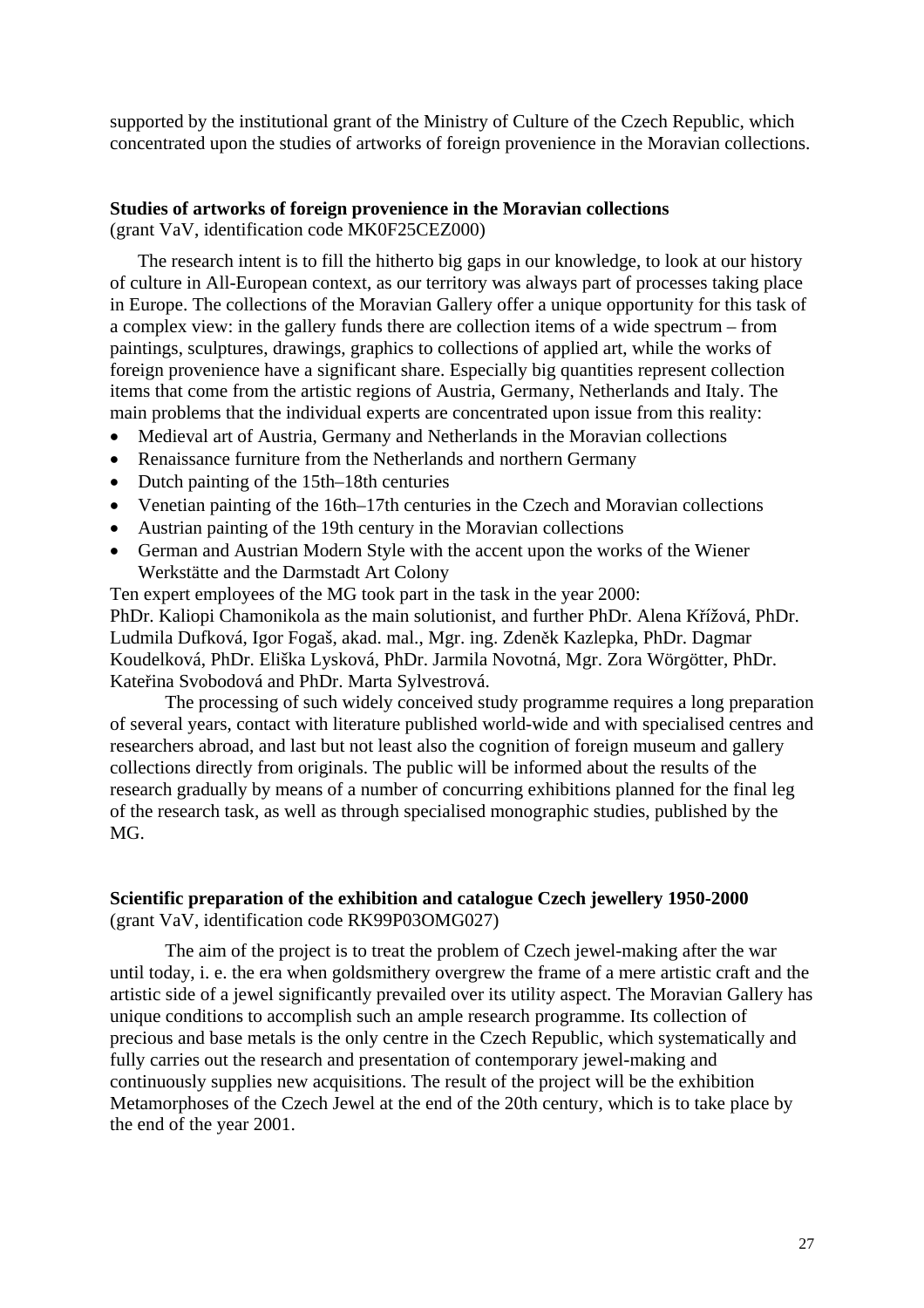The main solutionist of the research task is PhDr. Alena Křížová, PhD. PhDr. Miroslava Pluháčková, Helena Eckertová a Milada Otčenášková took also part in the expert part of the project.

During the years 1999 and 2000 an ample photodocumentation of the collections of modern Czech jewels in other museums and galleries, which own jewel collections, i.e. in the Museum of Applied Arts in Prague, Northern-Bohemian Museum in Liberec, Museum of glass and bijouterie in Jablonec nad Nisou and in the Regional Museum of Czech Eden in Turnov. The development is observed in a larger period and artistic context. At present the manuscript of the catalogue is prepared, including the textual part and profiles of individual designers, a collection of pictorial materials and the scenario of the exhibition with the list of exhibits. The climax of the scientific research work on the project will be the international symposium Jewel as an individual visual art expression, which reckons with the presence of theoreticians, bud also goldsmiths, silversmiths, jewel-makers, pedagogues and students of art schools from the Czech Republic, Slovakia, Austria, Poland and Germany.

#### **Sign of the times – Posters of Central and Eastern Europe 1945-1995**

The international research project observing the political poster creation in the countries of the former Soviet bloc took place during the years 1994-2000 in co-operation of the Moravian Gallery in Brno with the Manchester Metropolitan University in Great Britain. The solutionist for the MG was PhDr. Marta Sylvestrová, on the British side it was Mr. James Aulich.

Last year, the project entered its final phase. From 17th November 1999 to 30th January 2000 the exhibition Sign of the Times was organised at the Moravian Gallery, which was then reprised twice in Great Britain – from 24th February to 7th May 2000 at the Imperial War Museum in London and from 6th March to 7th April 2000 at the John Holden Gallery, of the Manchester Metropolitan University in Manchester. The exhibitions in Great Britain were financed from the grants of EU Raphael Programme and Visiting Arts Fund U. K. With the support of the EU Raphael and of the Dept. of Art and Design, Manchester University and of the Moravian Gallery in Brno, a book Political Posters in Central and Eastern Europe 1945-95 (Manchester University Press 1999, Manchester and New York; 227 pages, 476 colour and black and white illustrations) was published in Great Britain and in the USA. Both reprises received a great response in British media, where considerable attention was paid to them. The exhibition was also advertised on the website [www.idea.org.uk/posters/,](http://www.idea.org.uk/posters/) which was followed by an internet magazine Moscow to Berlin: Visual culture in Central and Eastern Europe (www.MoscowtoBerlin.com) in the course of the year 2000. Two international symposia took place with the exhibition - at the Moravian Gallery in Brno on 18th-19th November 1999 on the topic Culture, Politics and Society in Central and Eastern Europe 1945 – 2000, and at the Manchester Metropolitan University on 18th March 2000 on the topic: Social Impact and the Role of Visual Culture in Communist and Post-communist Central and Eastern Europe, which were attended by scholars, historians and artists from the Czech Republic, Great Britain, Poland, Hungary and Croatia. The result is the Czech-English memoir of papers from both symposia, released in 2001 by the Moravian Gallery in Brno with the support of grants from the foreign section of the Ministry of Culture of the Czech Republic and the Manchester Metropolitan University.

The whole successfully accomplished project brought bot new lessons about the political poster as a part of visual culture in a totalitarian society and its ideological tool, and also a significant enrichment of the collection fund of the Moravian Gallery by valuable acquisitions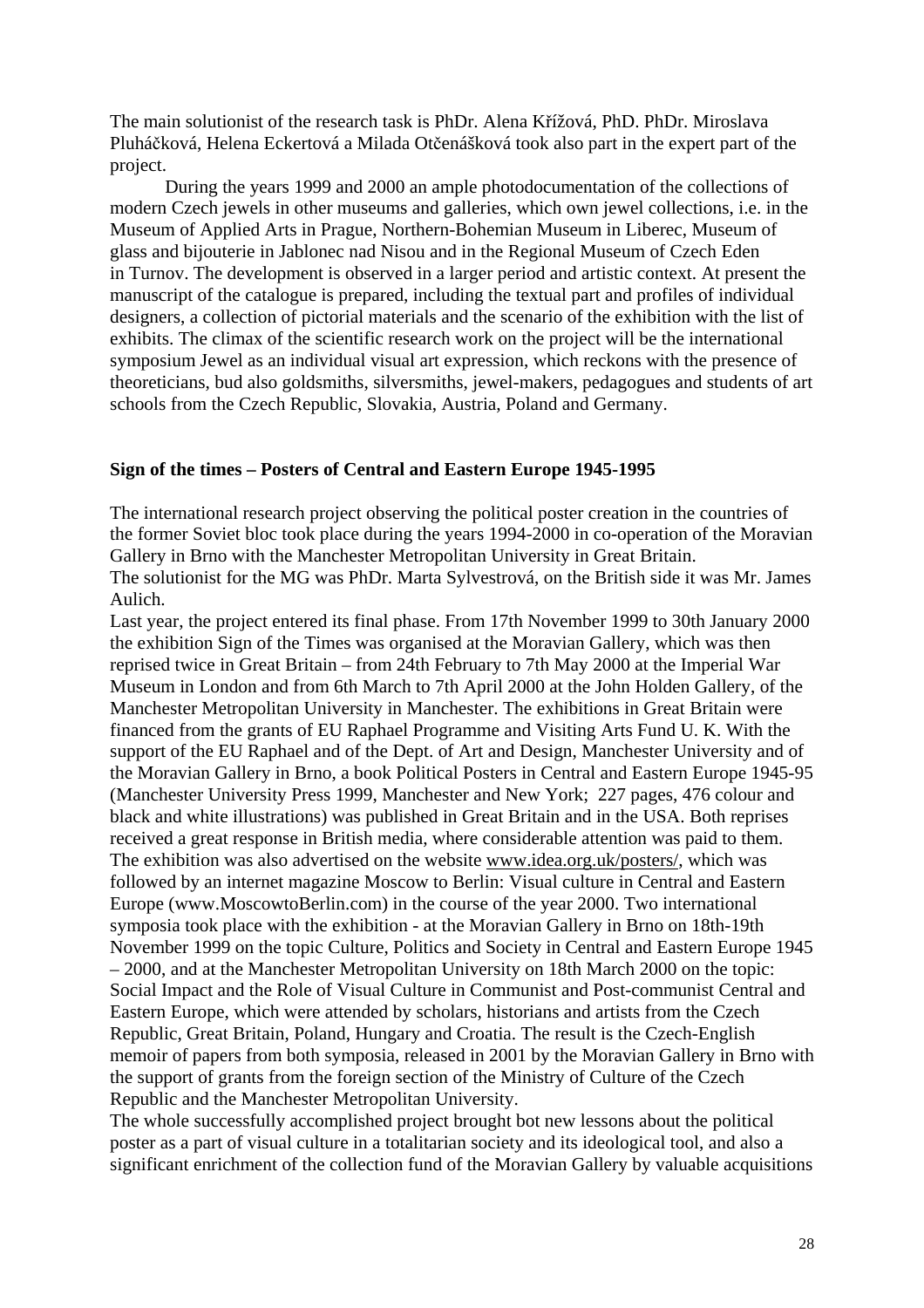of the Czech and foreign posters. At the same time, its results were a good means of representation of our gallery abroad.

# **Survey of publication activities of the employees of the Moravian Gallery**

(books, studies, introductions to catalogues and articles in professional press)

Mgr. ing. Ivo BINDER

Miroslav Štolfa, exhibition catalogue, Museum města Brna a MG 2000 Captives of the stars and dreams. Catholic modern movement and its New Life (Nový život) magazine (1896-1907), essay in the exhibition catalogue, MG and PNP Prague 2000, coauthors: Aleš Filip and Roman Musil

PhDr. Antonín DUFEK, PhD.

Adolf Rossi. From photographic salons, exhibition catalogue, MG 2000 Alex Hackenschmied, exhibition catalogue, Czech Photography Centre, Prague 2000 Antonín Hinšt, exhibition catalogue sheet, MG 2000 Bohdan Holomíček. (Fototorst, vol. 2), Torst, Prague 2000 Jindřich Štreit: People of the Olomouc Region, catalogue of the Soho Photo Gallery, New York 2000 4th – 29th April essay Region and World Miroslav Machotka – 90's, exhibition catalogue sheet, MG 2000. Miroslav Machotka – photographs, exhibition catalogue, Gallery of Modern Art in Roudnice nad Labem 2000 Pavel Mára – Madonnas ´99 and Veils, in: Ateliér 2000, No. 5, p. 5 Petr Daniel / Israel, exhibition catalogue, Atrium IBC, Brno 2000

PhDr. Ľudmila DUFKOVÁ

Vistas on glass, in: Bulletin of the MG, 2000, No. 56, pp. 103-106

PhDr. Bronislava GABRIELOVÁ

Graphic visions of František Kobliha, in: Bulletin of the MG, 2000, No. 56, pp. 92-97 The not-only-generational continuity (On the visual content of one magazine), in: Bulletin of the MG, 2000, No. 56, pp. 157-162, co-author Bohumil Marčák

# PhDr. Karel HOLEŠOVSKÝ

Dominik Biemann. On his 200. Birthday anniversary – passage from a larger paper, in: Bulletin of the MG, 2000, No. 56, pp. 143-145

# PhDr. Kaliopi CHAMONIKOLA

19th International Biennale of Graphic Design Brno 2000. Introduction to the catalogue, MG 2000, co-authors: Pavel Liška, Marta Sylvestrová, Peter Biľak, Jiří Šetlík, Iva Janáková. Imaginary gallery, in: Bulletin of the MG, 2000, No. 56, p. 36

Melancholy. Exhibition catalogue, MG 2000, co-authors: Petr Ingerle, Jiří Kroupa, Vojtěch Lahoda, Karel Thein

Art at the end or limits of art, Introduction to Bulletin of the MG, 2000, No. 56, pp. 3-4 Walk around Prague's museums, in: Prague culture guide, Prague 2000, pp. 31-40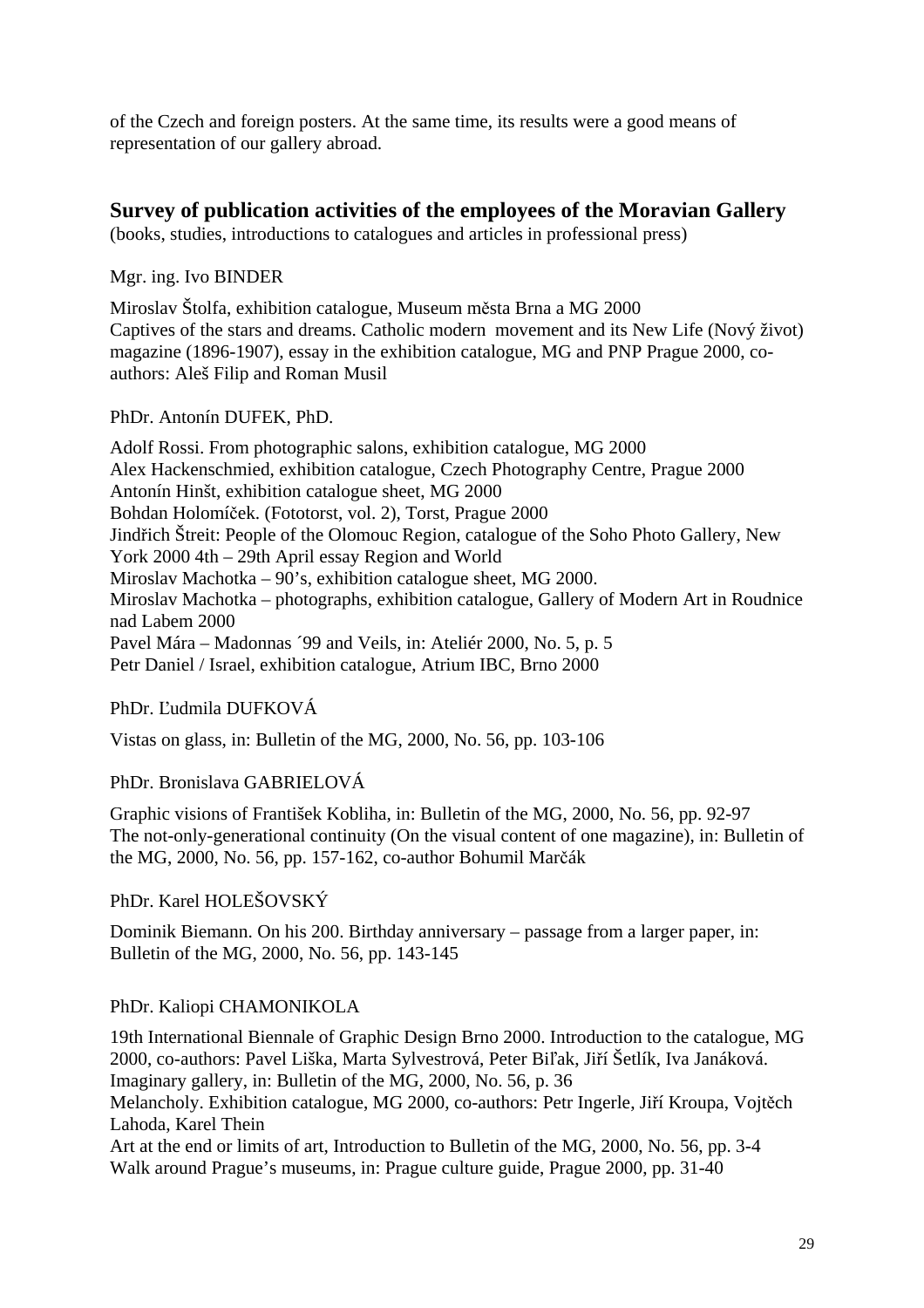Harvest1994-2000. Results of the Mikulov art symposia, in: Catalogue Dílna 2000, volume 7, Mikulov 2000

Harvest 1994-2000, in: Ateliér No. 21/2000, p. 4

Painting and sculpture, in: The Last Flowers of the Middle Ages, catalogue of the exhibition in Vatican, Olomouc 2000, pp. 59-64, catalogue volumes: 3, 6, 7, 9-12, 18-23, 26, 28, 30, 41- 42, 63.

Some notes on team projects, in: Bulletin of the Art-historical Association in the Czech lands 1/2000, pp. 4-5

# Mgr. Petr INGERLE

Markéta Othová. Force of the Destiny or the de-lusinon, in: Bulletin of the MG, 2000, No. 56, pp. 119-121

Melancholy. Exhibition catalogue, MG 2000, co-authors: Kaliopi Chamonikola, Jiří Kroupa, Vojtěch Lahoda, Karel Thein

# PhDr. Hana KARKANOVÁ

Czech Art Societies in Brno and Künstlerhaus / House of Arts in the 1st half of the 20th century, in: 90 years of the Brno House of Arts / History of a House, exhibition catalogue, DUMB 2000, co-author PhDr. Kateřina Svobodová

Duchamp is considered the master of provocation, in: MF Dnes 25. 8. 2000, p. 3

The Club of Visual Artists Aleš (1st part), in: Bulletin of the MG, 2000, No. 56, pp. 230-243, co-author Kateřina Svobodová

Marcel Duchamp. Exhibition catalogue, MG 2000 (editorship).

Marcel Duchamp, in: Ateliér, 2000, No. 19, pp. 1 and 6

AULOS publishing house or How the bibliofilist publishers in the Czech lands are doing, in: Bulletin of the MG, 2000, No. 56, pp. 135-141

On the author of the illustrations on the covers of this year's Bookbinders' Bulletin, in: Bookbinders' Bulletin 1/2000, pp. 15-16, co-author Jiří Šindler

The Captives of Dreams and Stars. Rainbow, in: Information on books and libraries of Moravia, 3/2000

PhDr. Zdeněk KAZLEPKA

Lombardic drawing in the collections of the Moravian Gallery: in: Bulletin of the MG, 2000, No. 56, pp. 76-81

#### PhDr. Dagmar KOUDELKOVÁ

Czech interior and furniture design 1989-1999, Prague 2000, co-authors: Lenka Žižková, Jan Fišer, Tereza Bruthansová Furniture by František Bílek, in: František Bílek (1872-1941), Galerie hlavního města Prahy, Prague 2000, pp. 289-304

The Newest Trends in the Development of Furniture, in: Architekt, Prague 2000 The Unknown Cubist Furniture in Moravia, in: Bulletin of the MG, 2000, No. 56, pp. 107-111 Catalogue of Furniture by František Bílek, in: František Bílek (1872-1941), Galerie hlavního města Prahy, Prague 2000, pp. 413-416

PhDr. Alena KRKOŠKOVÁ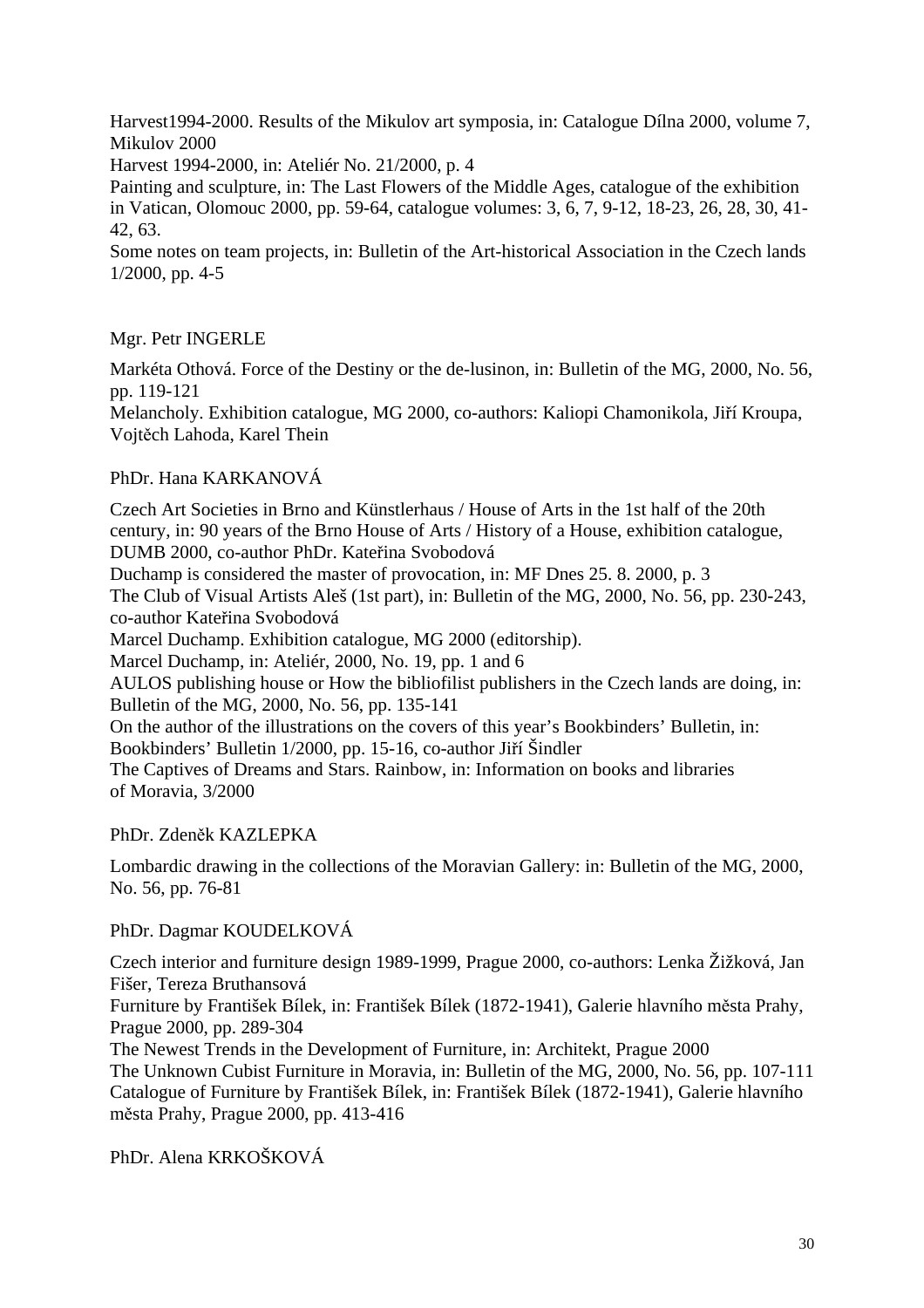Arna Juračková – Day and night, exhibition catalogue at the Otakar Kubín Gallery, Boskovice 2000, unpaged.

Arna Juračková – Sequentiality and Changeability, exhibition catalogue Galerie Lužánky, Brno 2000, unpaged.

ŠUŘ v Brně entry, in: New Encyclopaedia of Czech Visual Art, Academia Prague, in print. Stories of Jiří Kolář – Poet's Pictorial Metamorphoses, gatefold of the MG exhibition, 2000, unpaged.

School of Applied Arts in Brno after the year 1968, in: Bulletin of the MG, 2000, No. 56, pp. 146-152

Vranov Stoneware, in: Ateliér, 2000, No. 13, p. 4

PhDr. Alena KŘÍŽOVÁ, PhD.

Fibre and Wire of the Miscellaneous shapes of a textile jewel, in: Bulletin of the MG, 2000, No. 56, pp. 112-115

One and a quarter of a century of museum work, in: Bulletin of the MG, 2000, No. 56, s. 200- 201

Michaela LOSENICKÁ (KONEČNÁ)

9th Triennale of the artistic bookbinding, in: Bulletin of the MG, 2000, No. 56, pp. 198-200

PhDr. Judita MATĚJOVÁ

Ettalian Barroque Bookbinding in the Library of the MG, in: Bulletin of the MG, 2000, No. 56, p. 75

The Beginnings in the History of Letterpres conference and exhibition Quincentenary of Letterpres, in: Vlastivědný věstník moravský 51, 2000, No. 3, p. 312

PhDr. Jarmila NOVOTNÁ

Notes on the history of the Vranov factory, in: Vranov Stoneware, Memoir from the international seminar 19th – 20th October 1999 Vranov nad Dyjí, PÚ Brno 2000, pp. 8-19

Mgr. Hana PETLACHOVÁ

Handkerchiefs. Ľubo Stacho, exhibition catalogue sheet, MG 2000 Hard-boiled Saints**.** Dorota Sadovská, exhibition catalogue sheet, MG 2000

PhDr. Marta SYLVESTROVÁ

19th International Biennale of Graphic Design Brno 2000. Introduction to the catalogue, MG 2000, co-authors: Kaliopi Chamonikola, Pavel Liška, Peter Biľak, Jiří Šetlík, Iva Janáková. Signs of the Times – Political Posters in Central and Eastern Europe 1945-1995, Manchester University Press, Manchester and New York 2000, co-author James Aulich

Tadanori Yokoo surfing on the waves of time, in: Bulletin of the MG, 2000, No. 56, pp. 116- 118

Yokoo´s Poster Art, Jitsugio no nihon sna Ltd., Tokyo 2000, opening essay – pp. 10-19 Signs of the Times – Posters in Central and Eastern Europe 1945-1995, Czech résumé of the publication, MG 2000

PhDr. Kateřina SVOBODOVÁ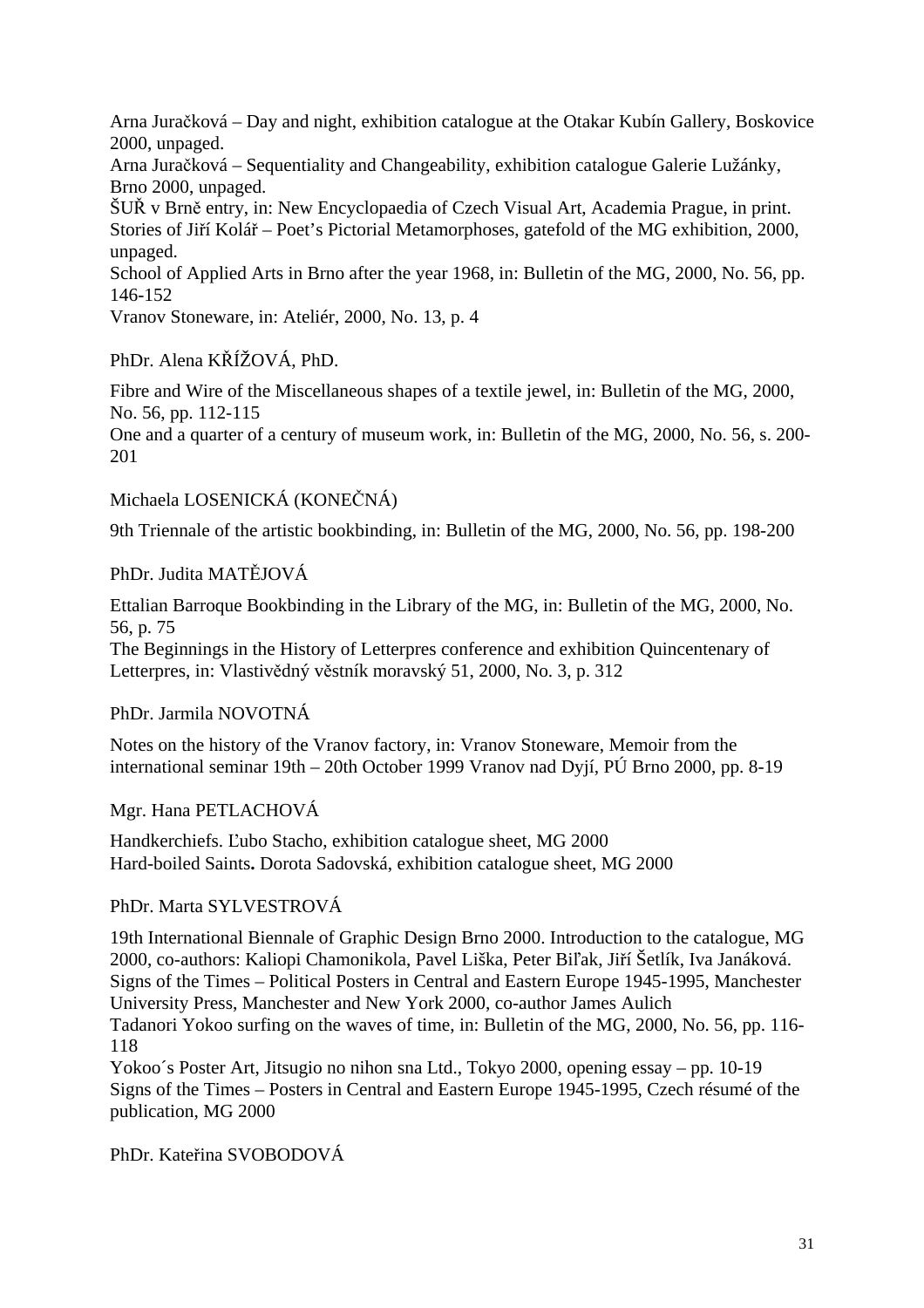Czech Art Societies in Brno and Künstlerhaus / House of Arts in the 1st half of the 20th century, in: 90 years of the Brno House of Arts / History of a House, exhibition catalogue, DUMB 2000, co-author PhDr. Hana Karkanová The Club of Visual Artists Aleš (1st part), in: Bulletin of the MG, 2000, No. 56, pp. 230-243, co-author PhDr. Hana Karkanová Commemorative annual of the Gallery of the city of Blansko, Blansko 2000

# Mgr. Zora WÖRGÖTTER

Word – sound – image (Report of a conference of the Association for research of 18th century), in: Bulletin UHS 2000/3

St. Gregory's Mass, in: The Last Flowers of the Middle Ages, catalogue of the exhibition in Rome, Olomouc 2000, p. 175-178, (the author under the name Zora Peloušková)

# **Photographic studio**

In the year 2000, 5,727 photographic and digital snaps (large format black and white as well as coloured reproductions of free and applied artworks, documentation of exhibitions, reportage documentation of MG's events, slides for expert lectures), 7,211 photographic positives, 4 video recordings and 500 digital records.

Besides, Mgr. Irena Armutidisová exhibited her own works in the scope of the MILAN group (MG in Brno, Dilli, Johannesburg, Vilnius), her works were presented also at the exhibition Nude in Czech Photography in Prague.

# **Library**

Library of the MG offers a steady selection of specialised literature aimed at Czech and international visual art and is abundantly visited by the wide public. The library fund contained 119,129 items. In the year 2000, 651 readers were registered in the library, number of reader visits reached 11,203, and 52,972 both presence and absence book loans were carried out. Book acquisitions reached 1,300 volumes, out of which 514 titles were obtained through purchase, 281 as gifts and 505 through exchange. The proceeding smooth classification of books contained 1,120 titles (entered in Tinlib programme), addresses of individual years of bound magazines 190 incremental volumes, and further addresses still 35 more incremental volumes. Out of the older book funds 1.560 titles were re-classified, and further 75 titles out of the magazine funds. The object classification including re-classification included 1,370 entries; within the analytic article description 316 Czech and foreign serials and 440 analytical records made. By 31st December 2000 the total number of computerisation records reached 6,059 titles (i. e. books and catalogues; serials and multi-volume works and annuals are not included).

A significant share in the gain of the library of the MG presented the exchange of catalogues and printed matters with gallery-type institutions both in the Czech lands and abroad. 268 titles destinated for 81 institutions were sent abroad, 144 titles were headed for 25 institutions in the Czech Republic. In total, 412 titles were sent to 106 institutions. The exchange of the MG for the year 2000 will still continue in the year 2001 due to the late date of issue of the 56th Bulletin of the MG. In exchange for the sent publications, the MG obtained catalogues and printed matter from 72 foreign institutions (467 titles) and 25 institutions from the Czech Republic (164 titles); therefore we have the total of 631 acquisitions from 106 institutions.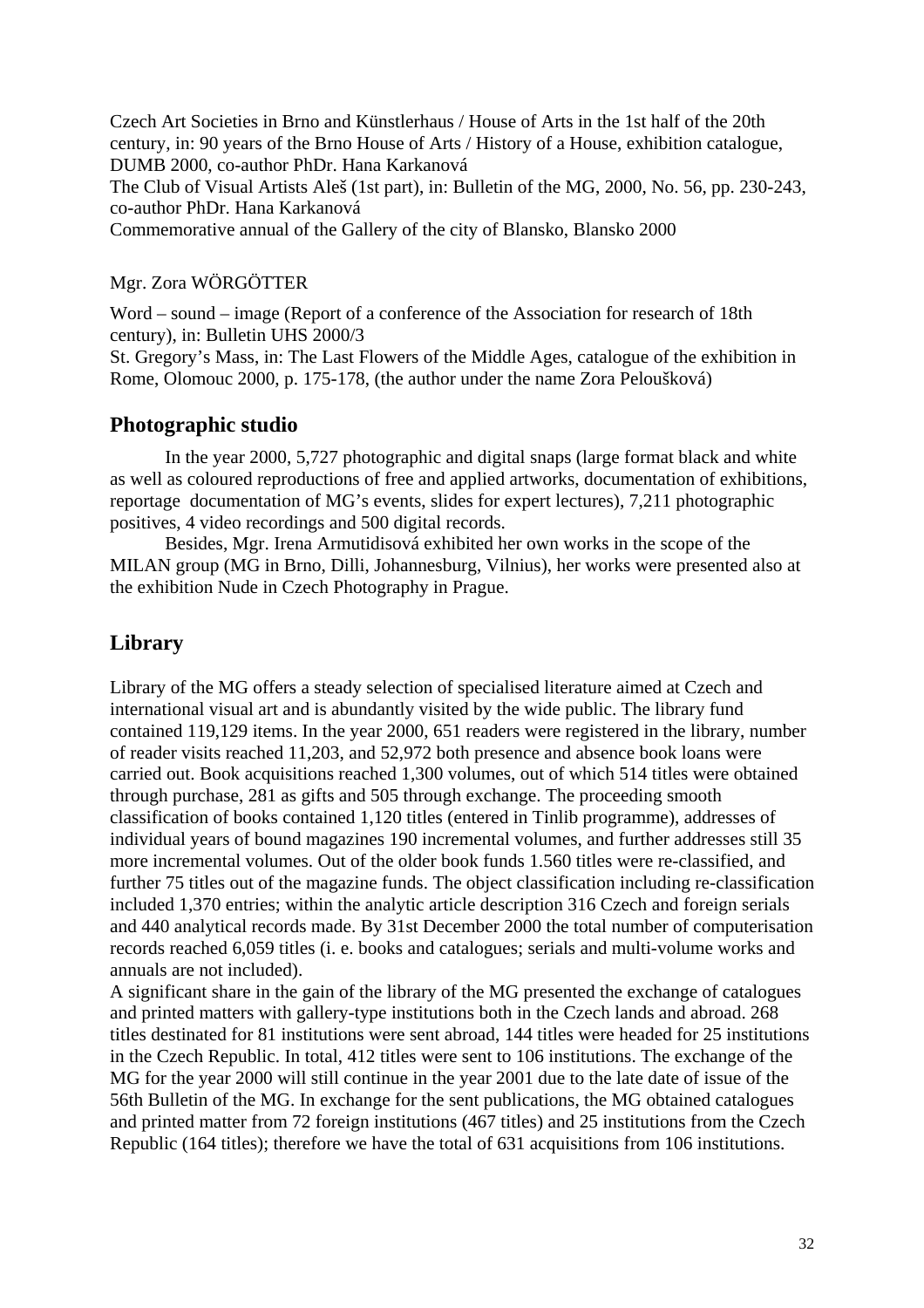# **The Agenda of Licensing of Exporting Artworks Abroad**

The Agenda of Licensing of Exporting Artworks Abroad according to the bill 71/94 Sb. represents a significant asset within the complex services for the public. In the Moravian Gallery it is covered by three responsible experts (PhDr. Karel Holešovský, PhDr. Eliška Lysková, PhDr. Kateřina Svobodová). 548 export certifications were issued in the year 2000.

# **Economic results of the year 2000**

Brief evaluation of the MG's economy in the year 2000 (in thousands of Czk):

| Total income                                                           | 53.538 |
|------------------------------------------------------------------------|--------|
| including the subsidy by the Ministry of Culture of the Czech Republic | 44.401 |
| income and revenues                                                    | 9.127  |
| including revenues from sales of goods and services                    | 3.801  |
| including sales of catalogues                                          | 607    |
| ticket sales                                                           | 1.148  |
| advertisement                                                          | 1.463  |
| rental                                                                 | 60     |
| export permits                                                         | 236    |
| Biennale symposium                                                     | 6      |
| reading room revenues                                                  | 32     |
| copy centre revenues                                                   | 5      |
| unfinished production                                                  | 1.084  |
| activation                                                             | 14     |
| other revenues                                                         | 4.228  |
| including accounts $644, 645, 640010$                                  | 550    |
| use of financial funds                                                 | 2.775  |
| sponsorship                                                            | 903    |
|                                                                        |        |

| Total costs                                       | 53.308 |
|---------------------------------------------------|--------|
| including material and energy consumption         | 5.672  |
| services                                          | 19.839 |
| personnel costs total                             | 21.512 |
| including salaries                                | 15.131 |
| other personnel costs                             | 418    |
| social insurance                                  | 5.189  |
| social costs                                      | 642    |
| other social costs (alternative military service) | 132    |
| amortisation of HIM and DHIM                      | 4.515  |
| income tax                                        | 10     |
| Expenses on exhibition activities                 | 8.768  |
| including Biennale                                | 2.415  |
| Cultural events                                   | 253    |
| Books purchase                                    | 590    |
| Restoration of collection items                   | 1.012  |